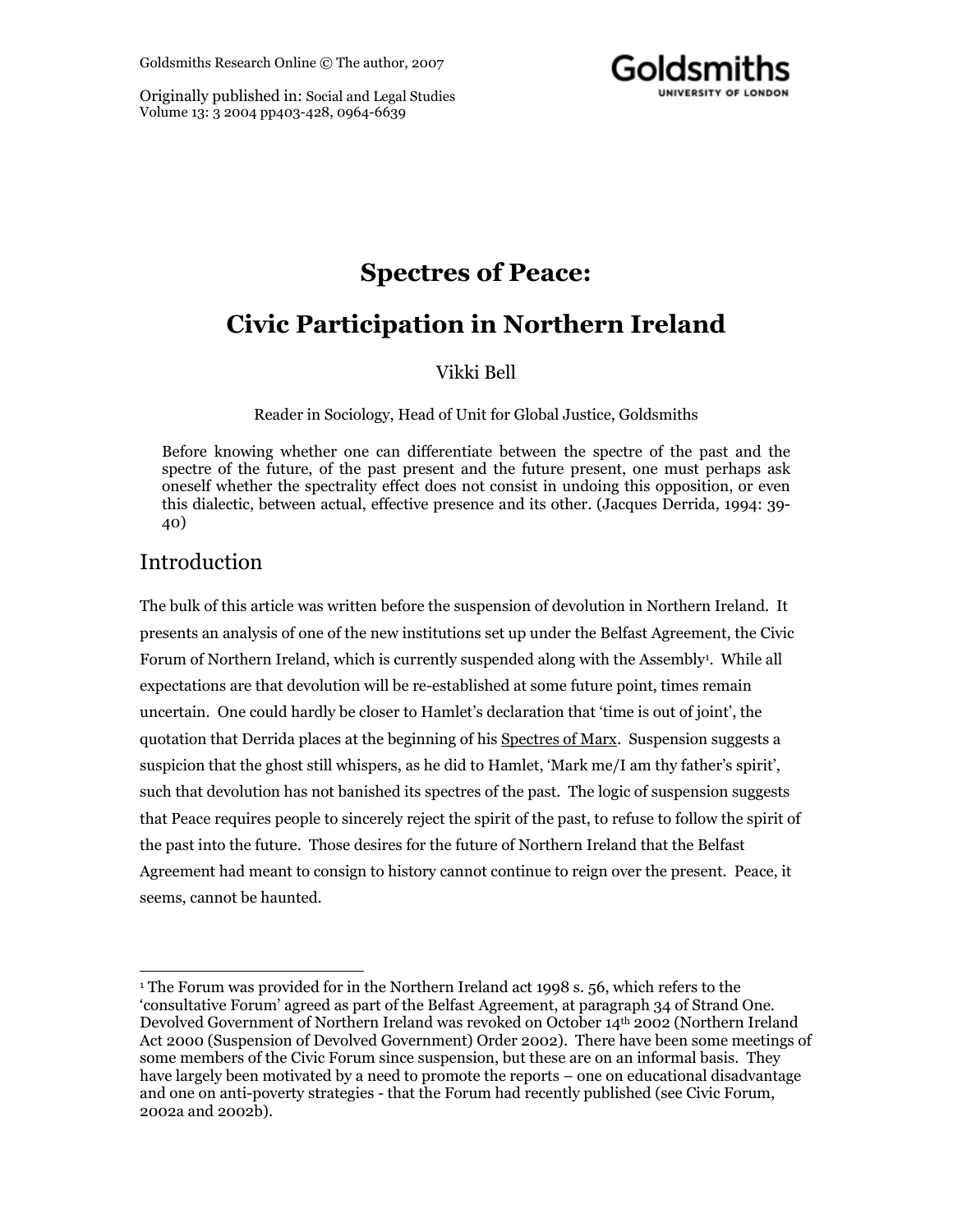But, as Derrida eloquently argues in Spectres of Marx, the distinction between past and future cannot be drawn so starkly. This being so, one may ask: does the pursuit of peace mean that ghosts must be banished, that no past spirits can be heard?

I will argue here that Peace, having no mode of presence, can be understood as a call to the future, a performative that orientates itself to a newly imagined future. That call to the future however, cannot be thought as a break with the past. It is entwined with and dependent upon the past. I will argue that the attempt to call that future into being even *requires* the past as an internal and necessary condition. Not simply because past beliefs are tenacious and past desires rarely relinquished in the signing of Peace Agreements, but because to insist on the death of ghosts will always fail. 'A spectre is always a *revenant*', writes Derrida, 'one cannot control its comings and goings because it begins by coming back.'(1994:11). Drawing upon a study of the workings of the Civic Forum during its first two years of existence, I will argue that in that new institutional space, there has been a real attempt to make a call to the future. The Civic Forum is an institution set up under the Belfast Agreement but whose spirit is in line with international interest in the importance of civic participation. Small and powerless as it is within the structures of the devolved administration2, it exemplifies the performative call that so much political theory and contemporary philosophy describes, for it explicitly attempts to perform that 'being-indifference' that is required in order for Peace to emerge and to survive. Like an exorcism, its performative practice attempts to assert a death – in this case the death of conflict within the citizen body - in order to inflict that death.3 What is of interest here is how that performative call for a future in-difference *cannot* kill off the past because it remains dependent upon its treatment of the past. Indeed, it will be argued, the very possibility of Peace is constituted by the openings it gives to that past.

This article is structured in three sections. In the first, I introduce the concept of civic participation mechanisms as a means by which democratic culture is promoted. Within countries emerging from conflict, civic participation carries a further hope that the involvement of civic society will foster co-operation among groups and therefore carry the society forward into the peaceable future that a peace agreement only imagines as a possibility. Civic participation is thus one of the means by which the future is supposed to be promoted and protected. The second section of the article presents the analysis of my qualitative study. The Forum was, and will hopefully be again, an attempt to contribute to the government of Northern Ireland by involving civic society in the decision-making process of government. I will argue that there has been a pressure on the Civic Forum to display the peaceable potential of civic participation, to be deliberative, inclusive and distinct in purpose. This pressure has had certain consequences for

<sup>2</sup> The Civic Forum reports to the Office of the First Minister and the Deputy First Minister (OFMDFM). For more on the Forum's structure and working practices see Bell, 2004.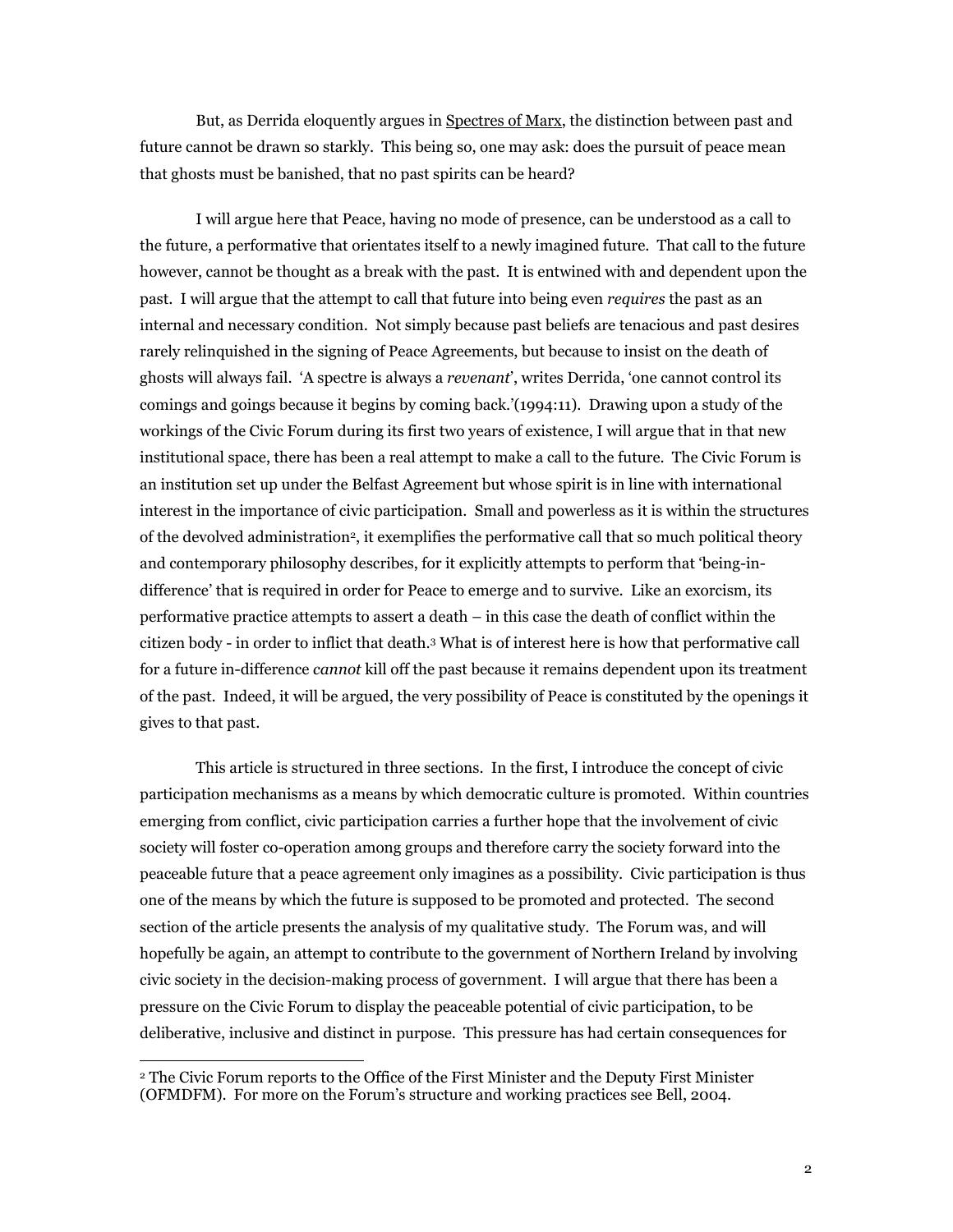the *modus operandi* of the Civic Forum: it is an anxious space, keen to take on its task and to prove itself successful. This anxiety cannot be easily relieved due to the central paradox within which the Forum works. The central paradox is this. The Forum operates under what amounts to an injunction to banish the ghosts of the past. But its success is measured by how it gives space to the differences that arise precisely because those spirits do continue to whisper in the present, both within and outside the Forum.4 The third brief section offers a comment on the difficulty of evoking a spirit of the future.

## I. Civic Participation as a technology of Peace: The Civic Forum

Democracy is no longer conceived narrowly in terms of setting up of elections. 'Democratisation' is nowadays held to include the explicit inculcation of a commitment to democratic values within the citizen body5, with mechanisms to ensure these values are maintained. Where this relates to countries emerging from conflict, especially 'ethnic' conflicts, this shift can be understood as the attempt to ensure that a commitment to peace becomes shared throughout the citizen(s) body (Bell, 2000). One method by which to achieve this widespread culture of democracy reigns supreme: civic participation. According to the rhetoric, civic participation mechanisms are held to improve democratic procedures, wherever they are implemented, by increasing the involvement of individual citizens and civic networks in decisionmaking processes. In societies emerging from conflict, the hope is that civic participation will function furthermore to promote participation *across* different groups fostering mutual cooperation. Civic participation mechanisms are intended, in short, not merely as means of participation but as technologies of peace.6

 <sup>3</sup> Here I am still following the argument of Derrida's Spectres of Marx (1994:47-8). 4 Some might argue that the suspension of devolved government, even the 'failure' of the peace process in Northern Ireland is a result of the naivety of attempting to banish the ghosts of the past. Why, then, give attention to this body, which attempted to do so? While the Civic Forum is a marginal and powerless body, it is of interest because by its very existence it represented a small pocket of dissensus from the larger picture. In much theoretical literature on democracy, where civic participation and local democracy are promoted as a means of bringing democratic culture 'all the way down', of creating 'nested sovereignties' these small pockets signal hope. 5 This shift in cultural values, writes one commentator, translates 'the achievement of freedom by a people into a continuing process of self-rule, to anchor their liberation in the *culture* of democracy.' Thornberry, (1993:102). Thanks to Myrto Boutsi for this reference. Increasingly, it is the 'international community' that is to ensure this inculcation occurs; liberation into democracy is understood as for the people of these nations and regions but also, paradoxically, as something too precious to be left up to the people. In post-Cold War global politics the scope of international legal standards is reaching deeper into the domestic organisation of democracies to achieve these ideals. For a critique of this development specifically in relation to Bosnia, see Chandler (1999).

<sup>6</sup> They are also a way in which 'international community' can give a measure to the success of Peace, and are valuable indicators for those countries seeking international recognition and acceptance.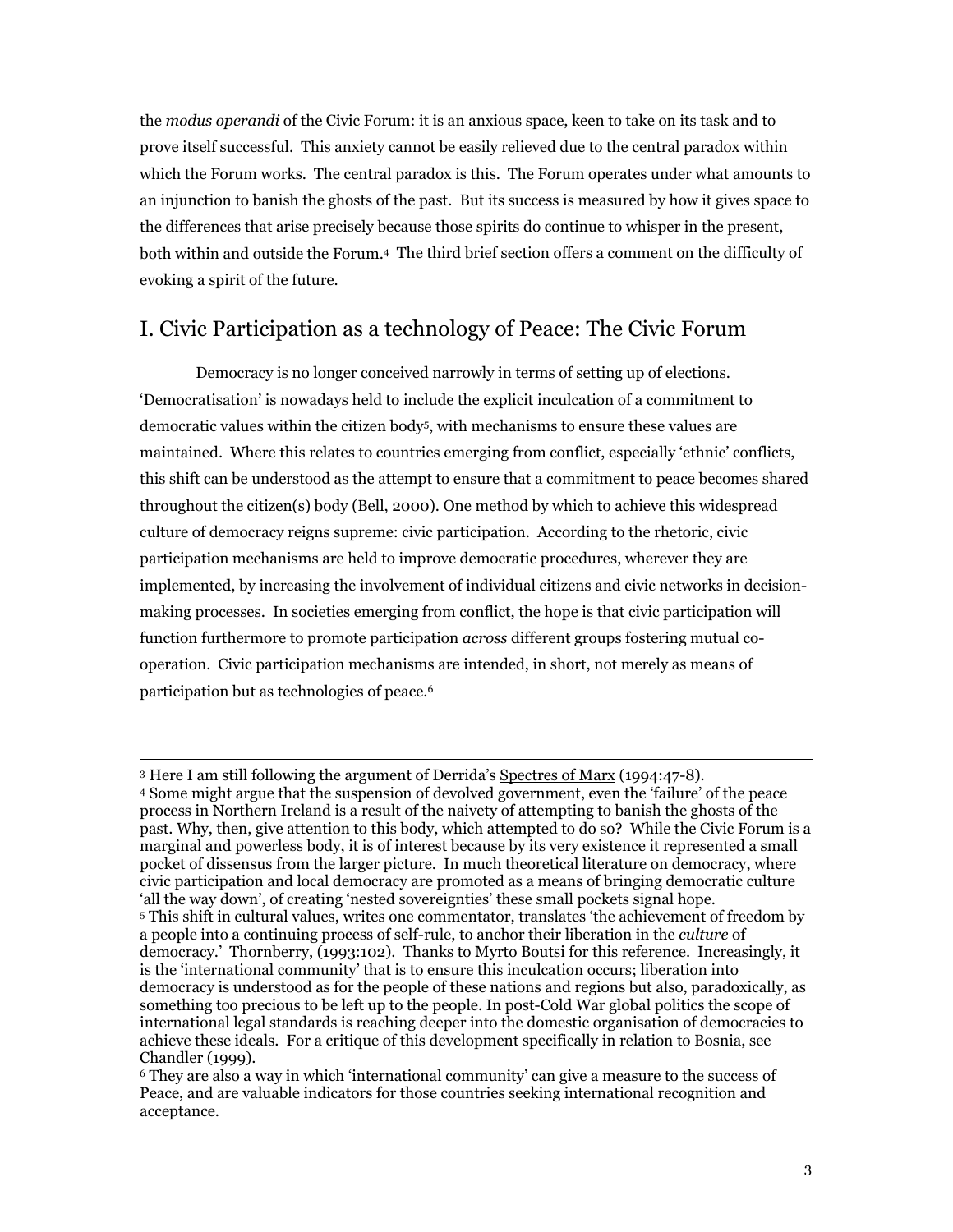To speak of 'technologies of peace' and to invoke the work of Michel Foucault by this phrase, is to ask how the citizen-subject imagined. Rather than emphasise the formal structures, the new constitutional arrangements implemented by the Belfast Agreement and Northern Ireland Act 1998, Foucault's approach leads one to consider how these new structures articulate political rationalities that invite new subjectivities. Importantly, Foucault's concept of governmentality asks not only about how new political structures reconfigure political relations and spaces, but also how these structures subtend new ethical practices that those who move within them are invited to embody. On the most general terms, the figure imagined within the text of the law is asked to become the bearer or sign of Peace. But Peace is a peculiar concept. It is a word, that threatens to 'empty itself of content at the very moment when it is declared'(Rose, 1996:80). Peace cannot be observed, being defined only negatively, as an absence of something else: it has no mode of presence. Indeed, as Jacqueline Rose has argued, Peace is not a 'state': it is always 'to come', a name we give to the 'call' to the future. Like Justice, Peace is 'as a call, suspended along the path of its anticipation.'(Rose, 1996:79). Peace is about how those in the present anticipate the future of their social and political community. It is about which spirits they follow. Peace can only be studied therefore through the observation of performative practices in the present and by asking how they anticipate a newly imagined future, a future that dissociates itself from the conflicts of the past and thereby seek to 'achieve' Peace. In this way the complex question of temporality becomes entwined within a study of the new practices brought about by new democratic spaces.

In terms of facilitating the call to future, the concept of a Civic Forum would seem to bode well, its constitution exemplifying the principles of civic participation in democratic structures. It attempts to guarantee a route for civic participation by facilitating the involvement of the 'social partners', that is, the trade unions, the farming and business networks and the voluntary and community groups in the decision-making process.7 It explicitly leaves aside the question of territoriality in order to focus on the 'how' of governance.8 As such it operates beyond the party politics and the correlative ethno-nationalisms that still foreground issues of territory and that still structure, by and large, the present machinations of the Assembly9. It also institutes a space

<sup>7</sup> The collaborative involvement of the social partners in Northern Ireland has been promoted via the EU's 'Peace packages' Peace I (1995-2000) and the regional aid package (incorporating the peace programme) running 2000-2006. See NICVA's web-site: www.nicva.org

 $\frac{8}{3}$ This was one of the key contrasts emphasised by Foucault in his contrast between an earlier model of government that looked to the sovereign along the model of the Prince (a la Machiavelli) for whom defence of territory was the aim of government and an 'art of government' that has developed since the 18th century and which operates with a decentred model with dispersed sites within which are deployed tactics aimed at governing the conduct of the population in relation to a whole range of 'specific finalities'(Foucault, 1979).

<sup>9</sup> The successes of those already outside these, such as the Women's Coalition and the Alliance party, should not go unmentioned. However the electoral successes of Sein Fein and the DUP as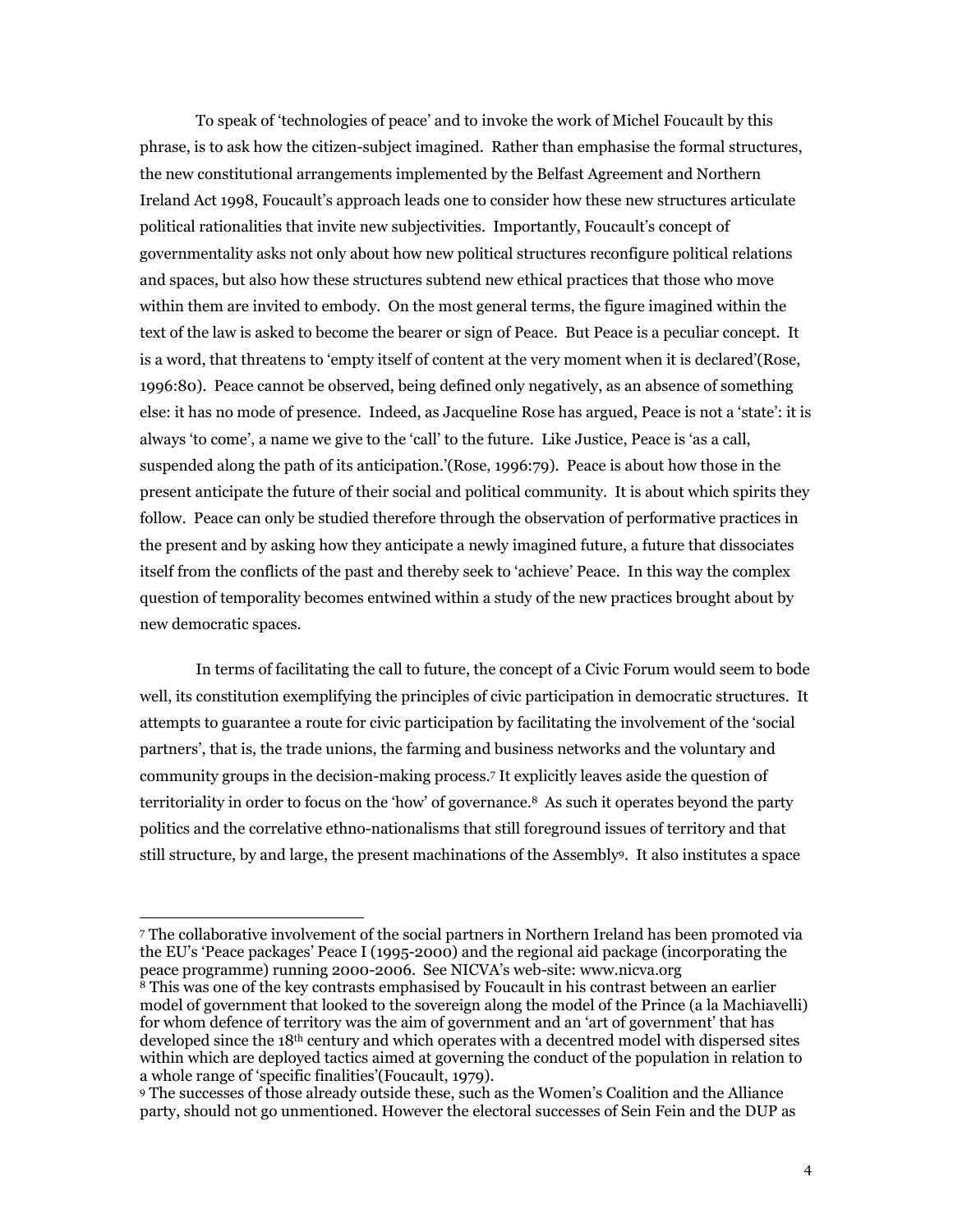where the voices of 'ordinary citizens' might be channelled and heard. It strives, therefore, for a democratic practice in line with the hopes of those who espouse a model of democracy beyond representative democracy rooted in participation; procedurally, moreover, in the imaginations of those who promoted it, the Civic Forum was designed to leave behind adversarial politics and to adopt a model more akin to the ideals of deliberative democracy.

The idea of the Civic Forum had been articulated in Northern Ireland for some time. But it was the Women's Coalition Party who championed it during the multi-party talks (1996-8), insisting upon its inclusion in the Belfast Agreement. They hoped (as had others before them) for some form of corrective to the Assembly, which was always going to be dominated by the main political parties fiercely opposed to one another. It would also be an acknowledgement of the important role that had already been played by active citizens, especially the voluntary and community groups of Northern Ireland, during the period of direct rule. The importance of community and voluntary groups in Northern Ireland has been considerable (see eg. McCall and Williamson, 2001) as is clear from their pivotal role in implementing the social partnership conditions of the European Union's 'peace package' to Northern Ireland.10

What emerged from the Agreement was a commitment to a less powerful body than the Women's Coalition had wanted. Its remit was not to be anything like as important as a second chamber – an idea that other political parties involved in the talks insisted it absolutely must not be – since it had no right to veto Assembly decisions or insist its own be implemented. Instead it was to be an advisory, 'consultative' body made up of representatives of civic society. The passage of the Forum was aided by the success story of the National Economic and Social Forum in the Republic of Ireland that was established in 1993 and has been a 'leading example of democratic innovation along participation and social partnership lines' (McCall and Williamson, 2001:374). The NESF served as a loose model for the Civic Forum<sup>11</sup> to the extent that the Civic Forum mirrored its logic of social partnership as well as its attempt at 'joined up' government, that is, the recognition of the potential utility of a body able to address issues that cut across government departments.12 Significantly however, the Civic Forum was not to include elected politicians, as does the NESF, which draws a greater demarcation in personnel between the Forum and the

opposed to the more moderate parties since the Belfast Agreement indicates that the divisions have not lessened.

<sup>&</sup>lt;sup>10</sup> Indeed, it has been suggested that some of the support for the Civic Forum during the talks may have been lent cynically by those who saw it as a way to contain social activists who had had the access to the administrative power coveted by politicians (McCall and Williamson, 2001). 11 Although this Forum also includes elected politicians, which the Civic Forum does not. The NESF has one third membership from the Oireachtas (the Irish parliament), one third from the 'social partners' or employer/trade union sectors, and one third from the 'third strand', the voluntary groups. Its objective centres on social and economic policies to address unemployment.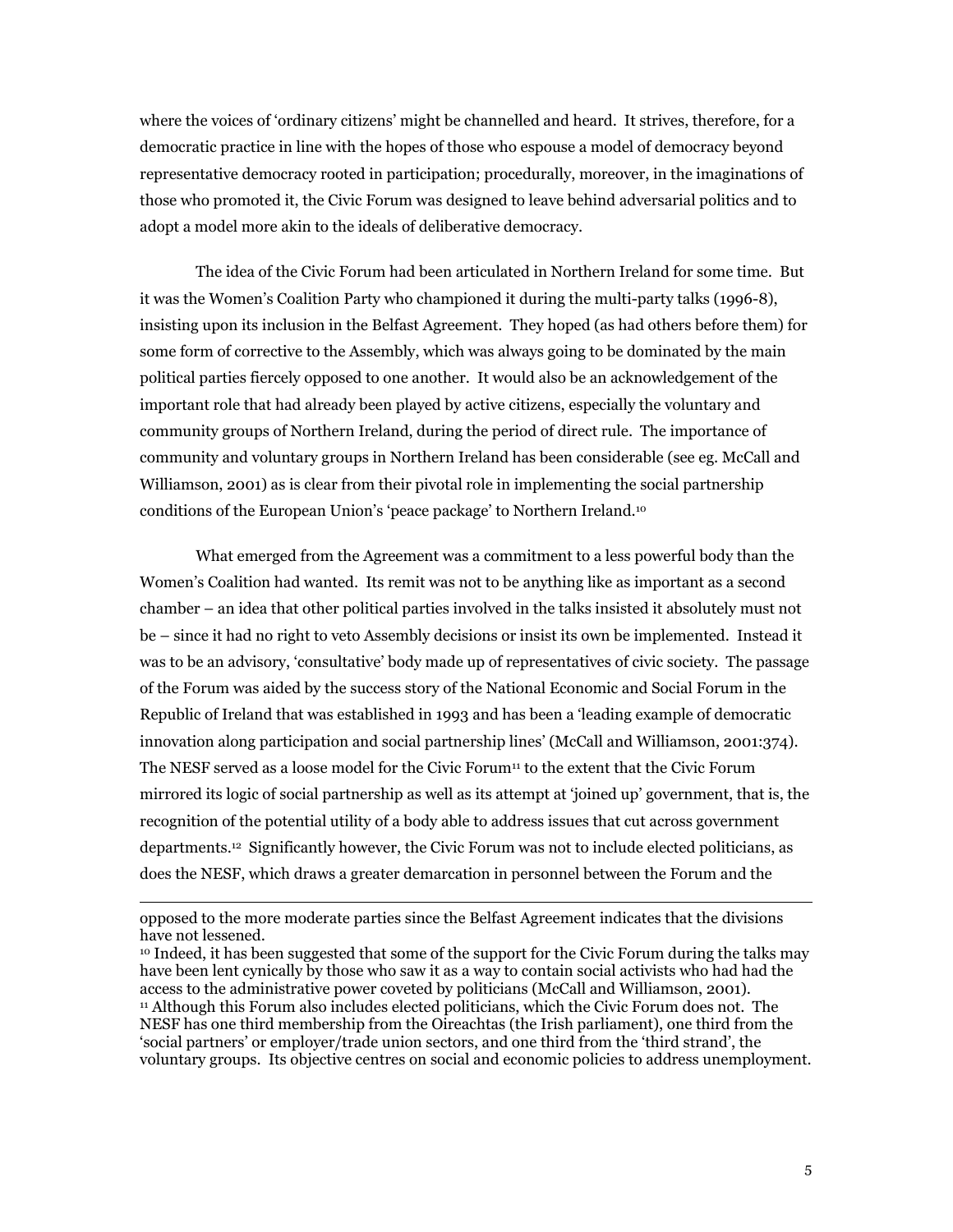Assembly than there is between the NESF and the Oireachtas (the Irish parliament). Moreover, while the NESF was set up specifically to address unemployment in a 'joined up' manner, the Civic Forum's purpose was to remain rather ambiguously defined as 'consultative'.

The Agreement itself lends few words to the Forum. In Strand One, S.34, it states: 'A consultative Civic Forum will be established. It will comprise representatives of the business, trade unions and voluntary sectors, and such other sectors as agreed by the First Minister and Deputy First Minister. It will act as a consultative mechanism on social, economic, and cultural issues.'(April 1998). The Northern Ireland Act 1998 s.56 (re-)states that the First Minister and deputy First Minster 'shall make arrangements for obtaining from the Forum its views on social, economic and cultural matters' but lent little more clarity to the Forum's remit.

Although in principle the Forum had been seemingly accepted in the talks, after the Agreement it became controversial. The detail of how the Forum would operate caused some controversy, so that by the time the body that was to give flesh to the idea of a Civic Forum came together at its inauguration in October 2000, it was already haunted not only by 'the conflict' but also by disagreements about its role.

As the First and Deputy First Ministers (Designate) received consultation papers on how the Forum might operate13 concerns were raised from both pro and anti Agreement sides. Questions started to be raised about how it was to be made truly representative of civic society, about the scope of its work, the extent of its powers, and about its non-elected status. Anti-Agreement unionists, and especially the DUP, were most vocal in their opposition to the Civic Forum, arguing that it was an 'unnecessary layer of bureaucracy'. Ian Paisley referred to the Forum as a 'monster quango'(Northern Ireland Assembly Hansard September 14 1998). The composition of the Forum was laid out in the First and Deputy First Ministers Report to the Assembly on February 15<sup>th</sup> 1999. It was to be composed of eleven sectors.<sup>14</sup> As the Forum was preparing to start its work, the DUP again attacked its composition, specifically its non-inclusion of a member of the Orange Order. Nigel Dodds (DUP) laid a motion urging the appointment of a representative of the Order by the First and Deputy First Ministers (Official Report, 25 October

 <sup>12</sup> And indeed, provision is made for a consideration to be given to a North-South Consultative Forum that would join the Civic Forum with the NESF. As yet, it has not been established, although a working group of MLAs was set up to investigate its potential contribution. 13 A sub group of MLAs discussed the Forum's remit in a series of meetings. Also, several of the important representatives of established networks of civic society came together to produce their own consultation document under the auspices of the New Agenda network (available at www.democraticdialogue.org/publications).

<sup>14</sup> These eleven sectors are: the voluntary and community (18 seats); the business (7 seats); the trade unions (7 seats); the churches (5 seats); culture (4 seats); agriculture and fisheries (3 seats); arts and sports (4 seats); education (2 seats); victims representation (2 seats) and community relations (2 seats). The First and Deputy First Ministers each appointed 3 of the remaining 6 seats.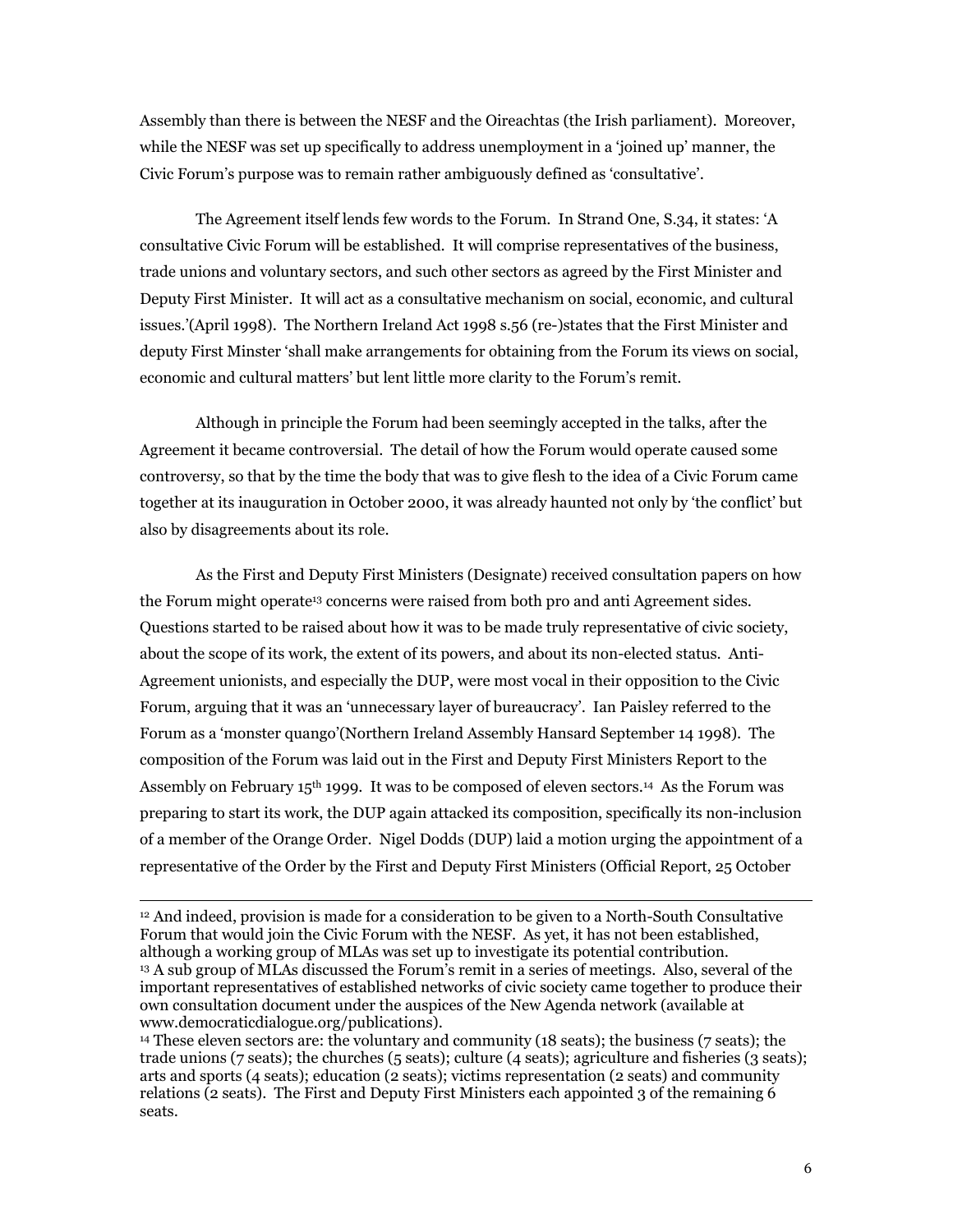2000). It proved to be an acrimonious debate, especially between DUP and Sinn Féin Members; the motion was ultimately defeated (Wilson and Wilford, 2001).

During the run up to its inauguration therefore, the Civic Forum was subject to some considerable debate. Many concerns were raised about its role, its composition and its members' selection<sup>15</sup>. Could the Forum fulfil the hopes of civic participation? Would it only prove its critics' points? Certainly for those who came to comprise its membership, there was a desire to put the controversies behind them, to prove that this body of sixty people (plus their Chair) could both cohere across political and sectoral divides and produce effective 'civic representation'. From the outset, there was a pressure to show that the dissenters were wrong<sup>16</sup>, and that this Forum could play an important role in the transition of Northern Ireland's governance to peaceable 'participative' democracy.

The Forum held its inaugural meeting in October 2000, and met in plenary every two months until the current period of suspension<sup>17</sup>, as well as in smaller subgroups set up to address specific topics chosen by the Forum as key issues. Sub-groups were established at the outset to look at distinct areas in which the Forum might make innovative policy recommendations. These sub-groups, which have been the main focus of the Forum's work, addressed: life long learning, anti-poverty strategies and social inclusion, issues of sustainability, and issues in the transition 'towards a plural society'. The Forum has also responded to requests from the Assembly to comment on the draft Programmes for Government, the Human Rights Commission's draft Bill of Rights, as well as the draft terms of reference for the Parades Commission. To a lesser extent, the Forum has debated current issues at its plenaries, although this has been controversial within the Forum (in part because of the lack of clarity about what the Forum's 'consultative' role means, see Bell, 2004) as we will see.

## II. Civic Participation in Practice

-

How to be a 'technology of peace'? This study, based upon observation and interviews with Forum members<sup>18</sup>, offers the opportunity to consider the Forum's work in this regard. The

<sup>15</sup> The main fear in this respect was that the Forum should not become a 'talking shop' for the 'great and the good' - those active citizens who were already relatively high profile as a result of their previous incarnations in the social partnerships, community and voluntary groups. The New agenda document addressed the question of selection as an important consideration. The procedure adopted saw posts advertised in the newspapers and sectors organising panels for interviewing candidates.

<sup>16</sup> Excepting of course, those anti-Agreement members of the Forum who would be happy to see the Forum fail.

<sup>17</sup> Earlier short periods of suspension temporarily interfered with the Forum's work, as any planned meetings were cancelled during suspension.

<sup>&</sup>lt;sup>18</sup> The 11 formal interviews drawn upon here took place over the course of an 18month study between February 2001 and July 2002. Some were conducted face to face. The majority were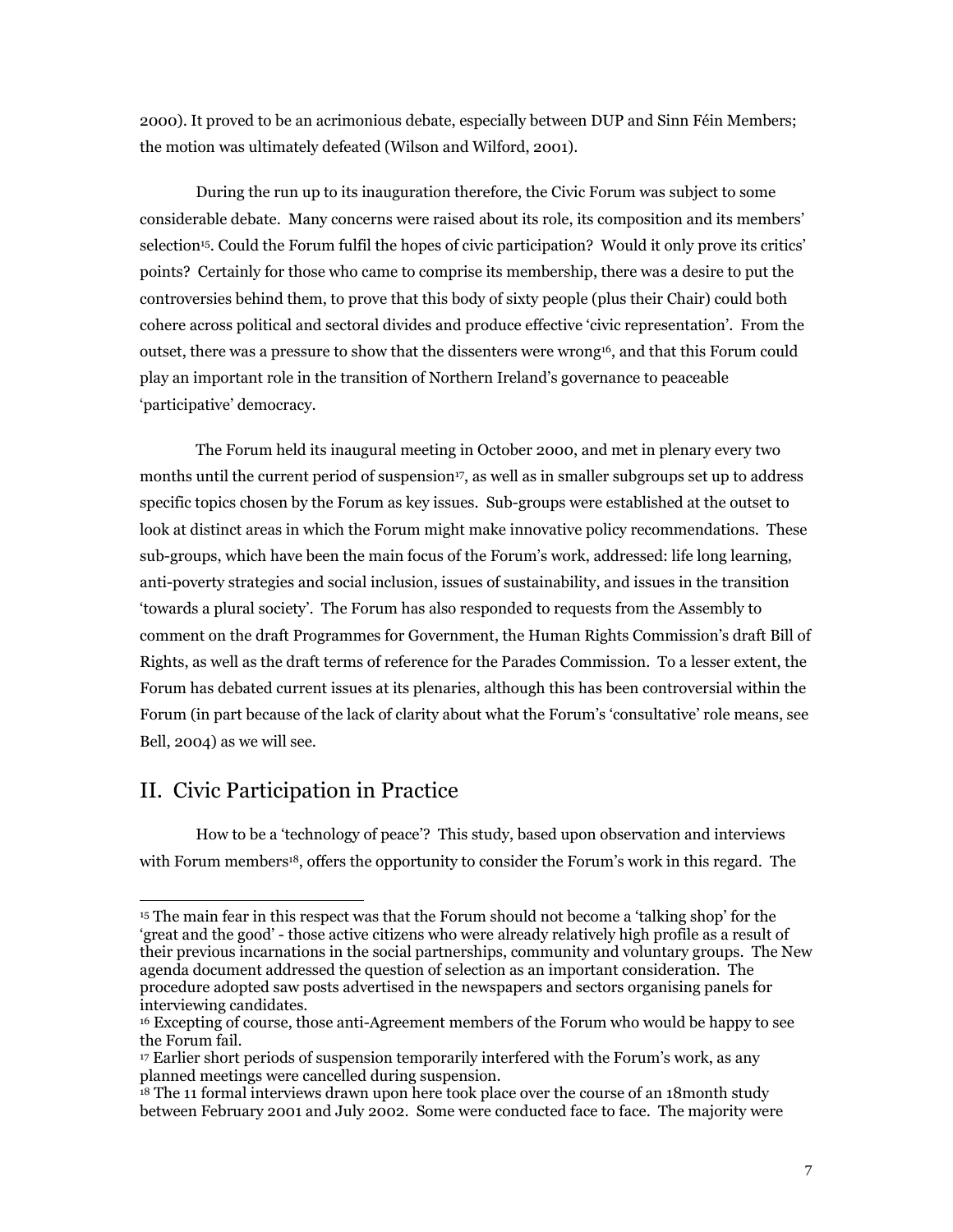analysis focuses on the pressure to display success that, it is argued, places specific burdens on the Forum's work. In order to show its success, the Civic Forum has to be exemplary in its call to the future. It has always to avoid being pulled 'back' into the past from which it is designed to help the present escape. This pressure reverberates within the Forum. First, there is the pressure to display or to perform inclusivity, a 'future–in-difference'19. The Forum is not 'allowed' to fall back into lines that replicate those of the conflict. Secondly, there is an anxiety about the relationship of the Forum to the Assembly. The Forum is clearly subordinate to the Assembly. But its explicit role is based upon its potential to instruct the Assembly, to critically advise. This creates a problematic relationship. Thirdly, in relation to its other constitutive outside – wider society – there are anxieties about the relationship of the Civic Forum to 'the public' in general. It can only claim its distinctive role insofar as it can claim to be in touch with wider society. I shall explore these points in turn.

#### i) Ghosts: The paradox of Peace

'I don't want to go in to the jargon of it but this idea of building civic society did seem an important idea when, you know, when our politics here are the way they are and even once our politicians got into the business of actually running the place there'd still be that sectarian overlay and the baggage of the Troubles in the way ... I thought it was a very good idea from the Women's Coalition to actually think about creating another space … [to] get people involved'20

If the Forum distinguishes itself by its ethos of inclusivity which is in turn central to its performative call to the future, it 'cannot' replicate ethno-nationalistic divisions, nor allow sectarian, religious or pro-/anti-Agreement differences to disrupt its work. It was quite clearly for this reason that, for example, the Forum took the decision to move by consensus rather than by voting. 'Voting' as one member succinctly put it 'is by its very nature exclusionary' in relation to any minority grouping (meaning, in this case, the participating anti-Agreement members) $21$ . Despite its time consuming nature, over which many interviewees expressed exasperation<sup>22</sup>, the plenary operates by consensus. To display its future orientation, the Civic Forum needs to give difference this time, this space-ing.

A paradox arises from this commitment to inclusivity, a tension that is not just about taking time, but about taking the Forum 'back'. In the words of one interviewee the 'whole ethos' of the Civic Forum is to 'be inclusive' and those nominated to the Forum and their nominating bodies would have seen it as an 'alternative to party politics' with its exclusionary tactics.

1

telephone interviews. Further, informal, conversations took place at plenary sessions. I observed the bimonthly plenary sessions on six occasions during the course of the study.

<sup>19</sup> By this phrase I mean to recall the work of Jean-Luc Nancy who has most powerfully argued that Being should be understood as a being-with. See eg. Nancy, 1993.

<sup>20</sup> Interview 7 (trade union sector).

<sup>21</sup> Craigavon plenary, April 2001, my notes.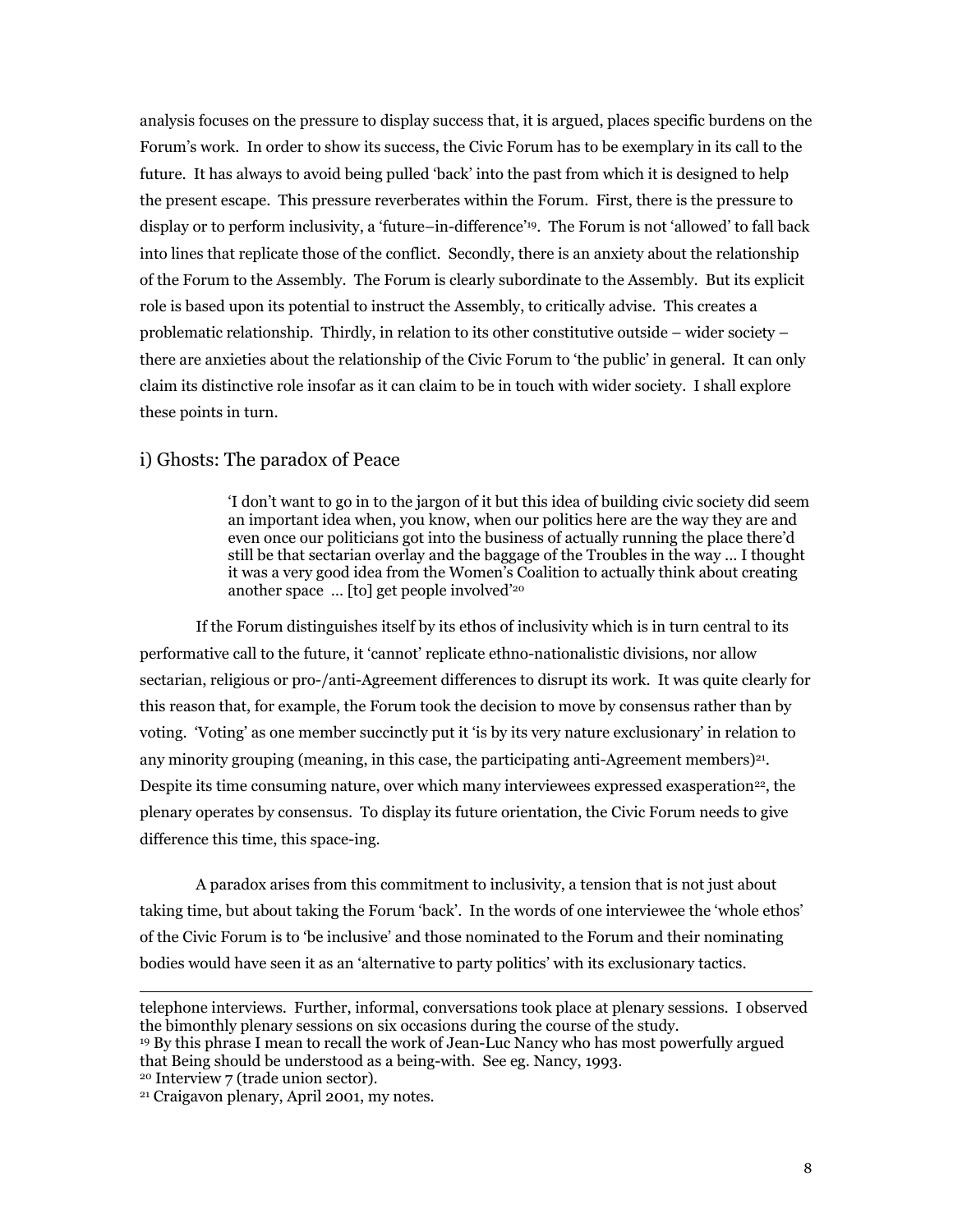However, 'people do come with baggage'<sup>23</sup>. That is, the people who comprise the Forum are not immune to the political agendas of Northern Ireland and these will surface in their contributions. The ghosts cannot be banished, or this Forum would cease to be regarded as drawn from civic society in Northern Ireland. There have even been, as another interviewee put it, rare 'outbreaks of naked sectarianism'24. Clearly, because these political and sectarian agendas are a clear sign of what the Peace process intends to render historical, they create extreme tension, threatening the future orientation of the Forum by allowing 'the past' to be articulated within it. But by the same token they cannot be disallowed. For it is not despite but *because of* the need to display a future orientation, to perform that future in order to institute it, that whenever party political or sectarian issues arise they have to be given space for expression. The Civic Forum's ethos of inclusivity means these differences have to be engaged.

The composition of the Forum exemplifies this paradox insofar as the incorporation of anti-Agreement members within a Forum set up by the Agreement is in the words of one Member 'a funny thing… a paradox'25. But their inclusion is also absolutely necessary given the intention to create an inclusive future-in-difference. As some articulated explicitly, it is imperative to the success of the Forum and the Peace process:

> 'I get on with [names him] who logically … I should not … but I welcome his attempt to articulate for his community even though I would disagree with a lot of what he says … I would still argue that he's one of the voices who has to be given special voice … he comes from a part of the community in Northern Ireland who would be very anti-the Peace process and feeling very beleaguered, feeling the process isn't addressing their concerns.'26

Granting 'difference' space and time can display a new ethical sociality. But it carries with it the threat of disrupting that ideal. The Civic Forum has found itself having to carefully manage those moments when the 'old' agendas threaten to overwhelm its proceedings. Contentious issues emerged immediately as the Forum formulated its internal procedures. Unsurprisingly, language was one such. It was decided eventually that the Forum would employ translation from Irish into English; this provoked a request for parity and, as a consequence of some lengthy discussions within a sub-group, the Forum decided there would be translation from Ulster Scots as well.

 <sup>22</sup> Interview 3 (sports sector); also see below interview 7.

<sup>23</sup> Interview 6 (appointed member).

<sup>24</sup> Interview 5 (voluntary and community sector).

<sup>25</sup> Interview 5 (voluntary and community sector). They are a paradox because they state that they do not support the Agreement but partake in the institutions that it set up and complain where their voices within them are marginalised. One such anti-Agreement member said in his interview with me that he would be the last man going down with the Civic Forum; he felt that he would perhaps stay longer in the Civic Forum than perhaps he would want to because his nominating sector felt he should be there 'it's one of the strange peculiarities of Northern Ireland that I shall be the man who goes down with the ship even though I thought that the whole thing was a foolish idea to start with.' Interview 8 (churches sector).

<sup>26</sup> Interview 7 (trade union sector).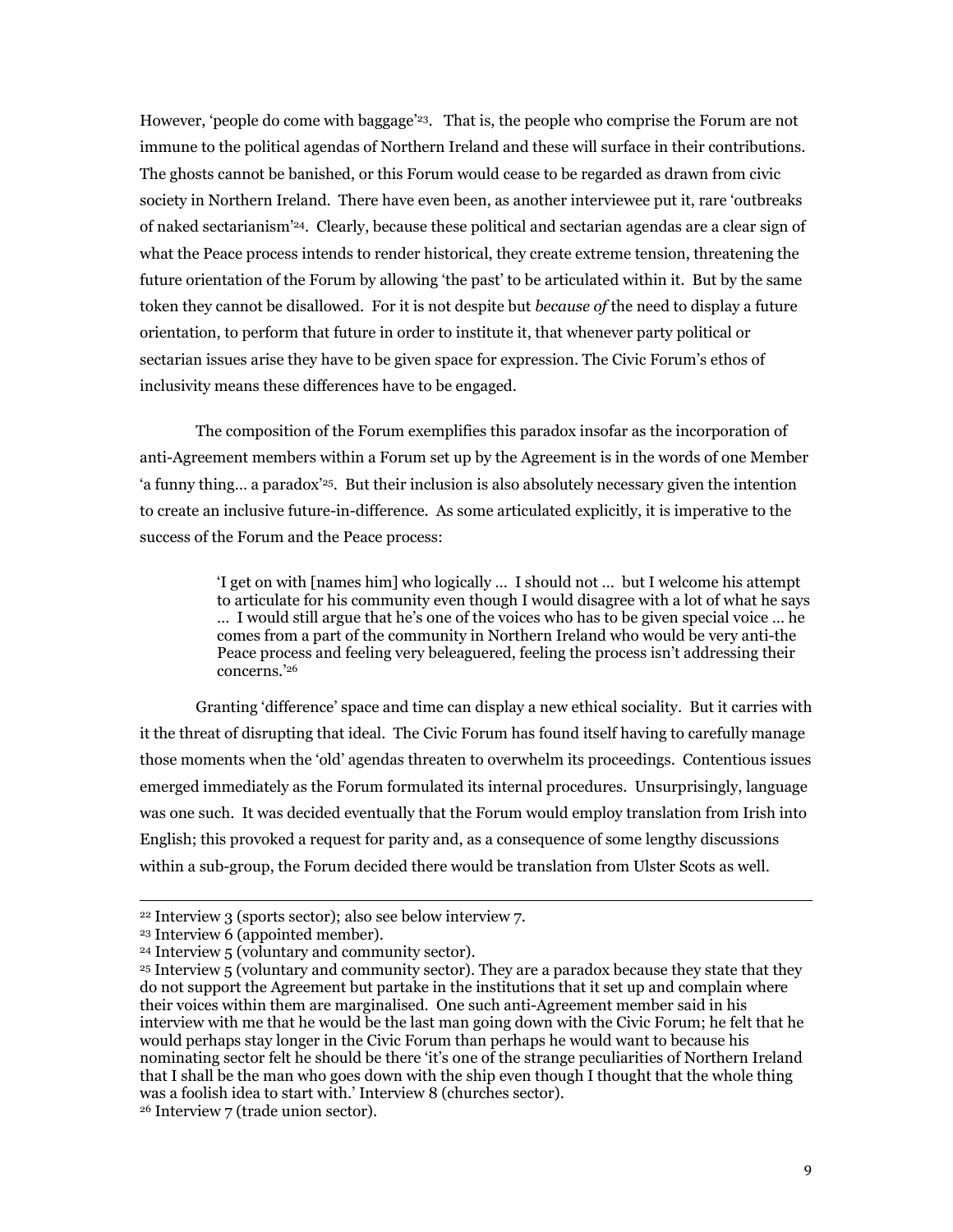While some were pleased with this result, other members felt that this issue illustrated how the Forum, as one described it, 'bent over backwards' to be 'accommodating'27 of difference, when not a word of Ulster Scots has been spoken so far, and when the Ulster Scots speakers, as well as those who can speak Irish, 'can also speak English'<sup>28</sup>. The yogic metaphor of the backbend is absolutely the knot in which the call to the future finds itself. The centre of gravity shifts precariously to achieve a form that will be rooted in the present, eyes front, while simultaneously being pulled backwards. The language issue forced the Civic Forum to bend, to yield, because even if these agendas were a form of repeating older political agendas - since in Northern Ireland, language is always tied up with cultural identity and cultural identity with political (see eg. Finlayson, 2001) it tested the Forum's commitments to inclusivity, and it had, therefore, to be conceded on both sides. The Forum had to perform its backbend – and spend its resources employing translators and providing equipment for translation - because it was always already 'surrendered' to difference<sup>29</sup>.

In the course of the Forum's business, these challenges to the 'call to the future' arose whenever political or sectarian issues were thought to require comment. In these instances there was precisely the danger that the Forum would simply fall into agendas that would take it 'back' into a simple rehearsal of the obstacles to peace or into an endless exposition of the wounds of the past. Overtly 'political' issues put anxiety within the Forum at its height.

This anxiety has been diffused by a form of 'translation' of the debate into one around the Forum's remit. The suggestion that the Forum might become involved in a 'listening' exercise to document the views of people embroiled in the dispute around Holy Cross school in September 2001, for example, was, after much discussion, deemed 'inappropriate' for the Forum's attention, given that the Assembly-appointed Dunlop committee was carrying out an investigation into the event. This was despite the sense that some, frustrated, Civic Forum members felt their role would be of a different order. One interviewee reported:

> 'The North Belfast project would've been have been engaged in part of unpacking that [persistent sectarianism] as a listening exercise. I don't think the Forum can go in and say we've got the solution to anything but if the Forum went in to give voice to people in desperate situations that would help not only the Forum to understand where people are coming from and why there continues to be conflict in these interface areas. But also help educate policy makers and others as part of documenting that. The Dunlop team have a very specific piece of work to do, to recommend what the statutory bodies should be doing. Our role would be to listen and give voice to the despair, to the disaffection, to the hatred that lies within those communities.'30

<sup>27</sup> Interview 6 (appointed).

<sup>28</sup> Interview 6 (appointed).

<sup>29</sup> On peace as surrender to difference see Cubitt, 2002.

<sup>30</sup> Interview 7 (business sector).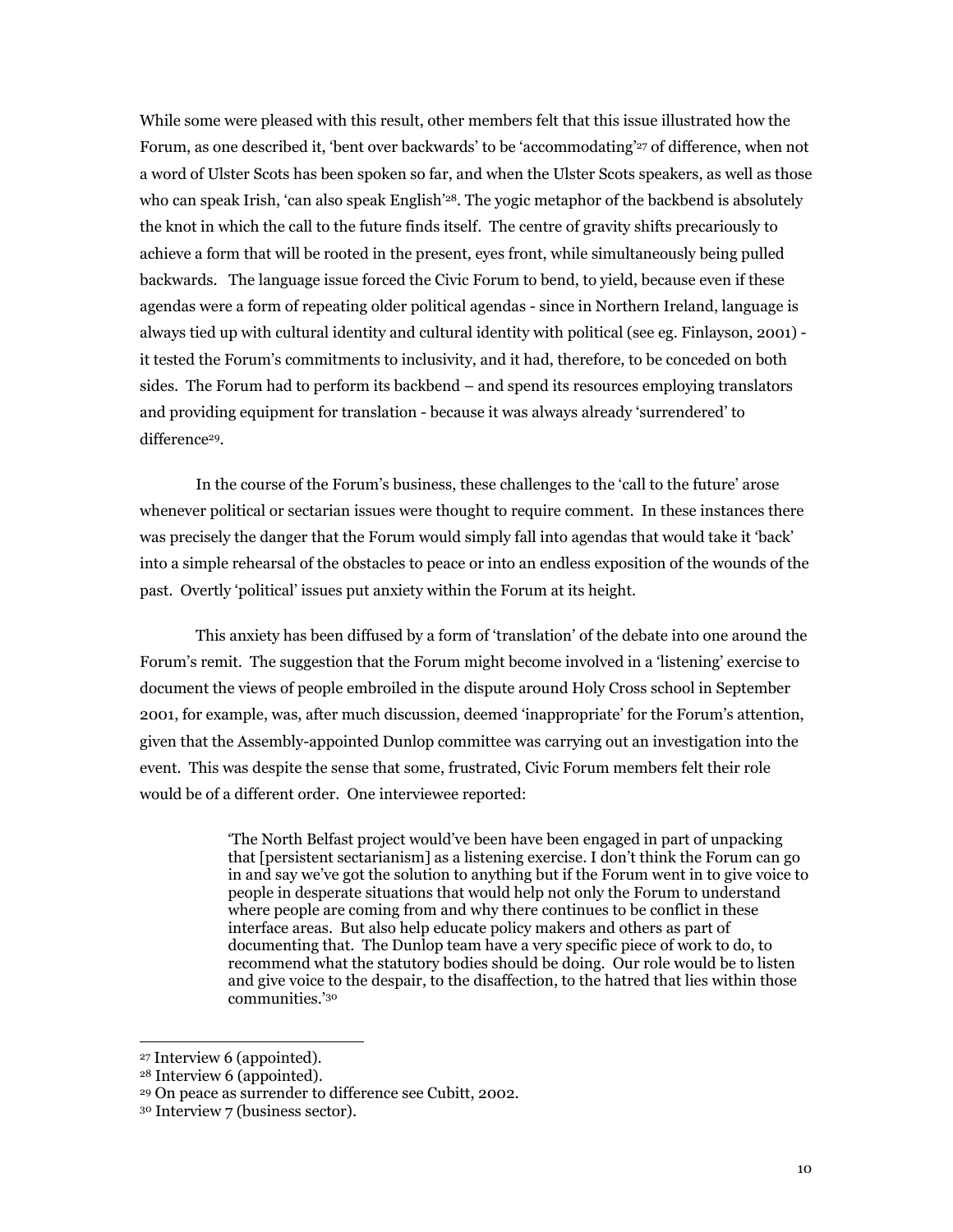A request to debate the exclusion of the DUP from the Weston Park talks was referred to one of the Forum's committees, approved, and introduced, but a full debate never took place. The issue was 'translated' into an agenda item elsewhere, and consequently it missed its moment. Referring to this lost debate, the member proposing the debate describes a 'fear' of contentious issues:

> 'The Civic Forum listened to me but there was no vote and no decision taken… the Civic Forum studiously avoids tackling any such contentious matter… it's fear… the Chairman and the Secretariat of the Forum are scared that the divisions on view in Northern Ireland could ever be heard or raised within the proceedings of the Civic Forum. The Forum wants all things to be dignified and respectable and in what it sees as an adult fashion. But because of that it can never deal with what makes passions run high in Northern Ireland life. ... It's politeness gone mad.'31

These controversial issues are noted therefore but have been repeatedly deemed as inappropriate issues for the Forum's work32. A similar fate met a motion brought by a member who represents victims of the Troubles. This Member asked the Forum to condemn the actions of the RUC, who on 30th March 2002 (in the aftermath of the Castlereagh incident) had raided the offices of a victim support group in London/Derry and taken confidential records. Her request for a debate was referred to a committee but at the next plenary it was announced that it had been decided no debate should take place.33

Such curtailing of debate clearly works to frustrate these particular Members of the Forum. But the frustrations are not only individual. They touch upon the central paradox we have been describing. The Forum's task requires that it cohere, that it carry all of its members with it. But this means it has to be a space in which membership feel they can raise what they consider important issues and projects for the Forum. 34 Ducking these because they are 'divisive' threatens the potential of the Forum to fulfil its purpose as an inclusive body, one receptive to and in touch with civic society.

The Civic Forum's call to the future is caught in this paradoxical situation of having to listen to the ghosts of the past *as the very route* by which to achieve the future. That future

<sup>31</sup> Interview 8 (churches sector). It should be noted that this member is one of the 'paradoxical' people, an anti-Agreement member of the Forum. One hostile respondent to this paper referred to the Civic Forum, similarly, as a 'wish factory of pleasantness'.

<sup>32</sup> Of course, who ultimately decides these issues are inappropriate is a highly controversial issue (see below).

<sup>33</sup> Request made plenary, Loughgiel, April 2002. The full debate requested was subsequently declined by the chair who at the following plenary stated that 'the issue was given to the KIC committee [Key Issues Committee] and then to the GPC [General Purposes Committee] and I will amplify my reasons as to the sorts of criteria applied [for deciding which issues we should debate]. It really revolves around hearing a members' concerns and the solving of them… [some] could be dealt with better in another manner (my notes, plenary Lisburn, June 2002).

<sup>34</sup> Not least because if members feel their concerns will not be heard, they will tend, as some have done, to disengage.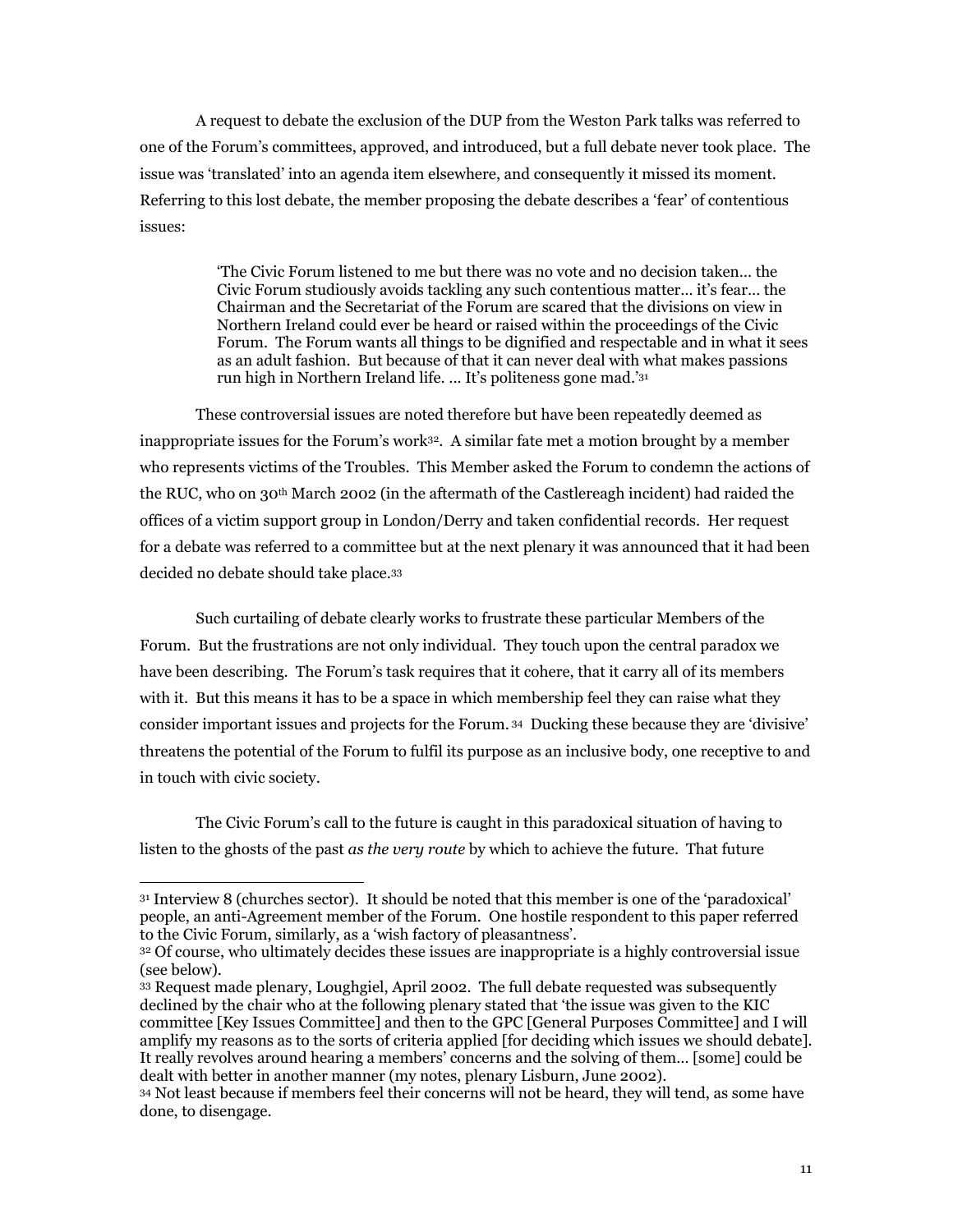demands a receptive relation to the past. Peace comes about via its treatment of the past, its ability to conjoin – to conjure with – the spirits of the past. Indeed, any attempt to dissociate past and future will be problematic. The Forum 'knows' this. In its proceedings, as well as in its composition35, the Forum 'remembers' the political context within which it works as well as the legacy of the conflict. One member related how he had argued for the inclusion of the words 'towards a plural society' to be in the Forum's mission statement so that its work was always under the sign of remembering the task was not merely civic participation but also part of a wider movement away from conflict.36 Distinguishing too strongly between the past and the future obliterates the fragility of the attempt. One cannot be pulled back, but in order to move forward one attends to the past. This applies, moreover, not only to those who seem to listen only to the spirits of the past, but also to those who would move too quickly into the future.

From time to time the Members pulled their colleagues up on moving too quickly, on being too *futural*, forgetting the shadow that the Troubles still cast over the present. The latter were accused of moving too far towards the 'fantasy' of Peace that they had themselves become fanatical, forgetting the present within which they live. The accusation usually figured this forgetting as the result of a kind of well meaning but fanciful naivety. The challenge was put, for example, by a member who argued<sup>37</sup>, in the context of a discussion about a perceived fall-off in active membership and attendance at such sessions<sup>38</sup>, that:

> 'The work we've heard about today is excellent [presentations on the life long learning sub-group's immanent report] but we don't seem to marry the reality of ourselves with the reality out there … these are issues that affect people's lives. I'm not looking forward to the next few months [the marching season] – I work in interface communities and conflict resolution and … I haven't received anything [from the Civic Forum] on interface issues or angry disputes around primary schools … Members have raised them … [but they are] not followed up'.39

 This idea that 'external reality' requires attention was deployed in this instance in an attempt to pull the membership 'back' to the realities of sectarian conflict, and with specific reference to the then recent sectarian fighting and shootings in North and East Belfast, as well as the ongoing tensions around Holy Cross primary school in North Belfast. The concerns articulated can be understood as a form of reigning in of those whose pursuit of peace had them straying too far 'ahead'. Responses to this accusation have ranged from a simple rebuttal to a

<sup>35</sup> Not least through its inclusion of two members who are specifically there to be a voice for victims of the conflict.

<sup>36</sup> Interview 7 (trade union sector).

<sup>37</sup> My notes, plenary Lisburn, June 2002.

<sup>38</sup> Members attending plenary sessions have diminished; there were 35 and 23 members at the April and June 2002 plenaries respectively, out of a potential 61. Members are, however, attending meetings outside plenary and interviews suggest they prioritise those meetings, as a form of time-management. The time devoted to the Civic Forum was underestimated at the outset, when one or two days a month was anticipated.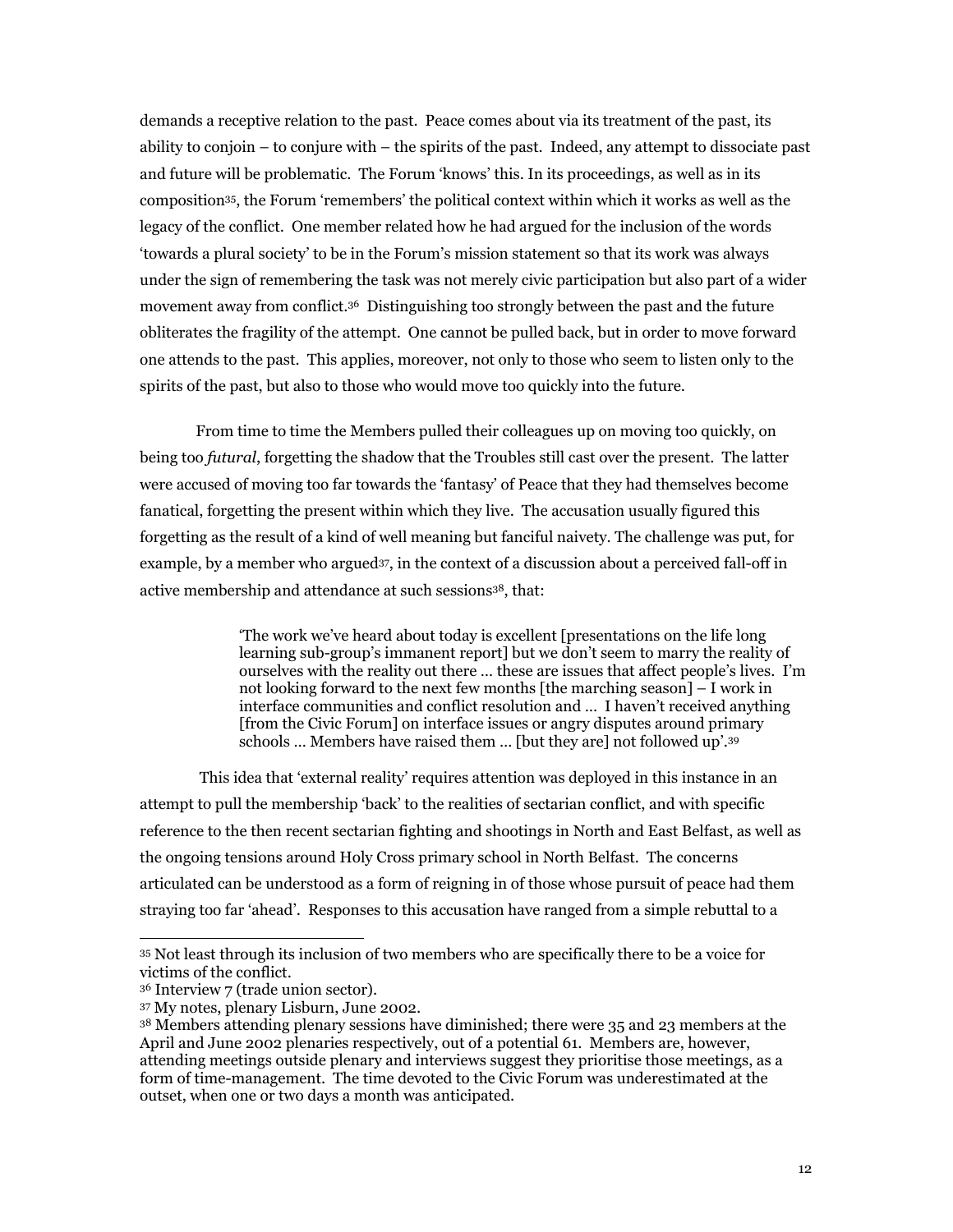refusal of its relevancy, that is, some members argued that the legacy had not been forgotten, but that despite the sensationalism of the conflict, for many people life goes on with little reference to it.40 More commonly, however, the challenge received muffled acknowledgement. It is a line of attack to which the Civic Forum feels vulnerable. For despite the anxieties of the Forum's management about addressing these issues as within the remit of the Forum's work, many members were aware that present conflictual realities cannot be dismissed as signs of archaic tendencies to be selectively ignored in the pursuit of a more harmonious future.

Of course, the performative attempt to bring the future into being cannot be a form of simple pluralism in which the ghosts of the past, unchallenged, run riot over the present's desire for 'inclusivity'. Orientating the present toward the future is performative, but the performances require audiences who are not merely passive but who judge.

One of the near impossible judgements that this argument implies has been an issue in the Civic Forum: how does one know who is and who is not truly following a spirit of the past? Might some be merely, as one Member put it, 'play-acting'? In contradistinction to the suggestion that it is the pursuit of Peace that makes subjects fantastical, some Members of the Forum suggest that there is a sense of play-acting and unreality exactly when political agendas or sectarian concerns are voiced. One of the members who 'challenges everything' is described by an interviewee as 'mischievous'41, implying that there is a pleasure being derived from a certain almost farcical posturing at plenary sessions when objections formed within the 'old' agendas are raised to interrupt the future orientation of the Forum. However, this interviewee defended this member's inclusion within the Forum as in principle positive because she believed that, although his attitude potentially threatened the call to Peace, it also afforded an opportunity for the others present to reinvest in their broad commonalities. She echoed in other words, the need to allow his pleasures to be displayed in order that they might be brought forward *as* archaic, as the archive out of which the future is written.

Interestingly then, the relationship to the past here is one that invites voices from the past but necessitates judgements, including how to de-mote voices, how to mark them *as* past. Perhaps that demotion is achieved in part by allowing other distinctions and concerns to be heard in the pursuit of the future. Another member comments that there is a potential for the Forum to invite people away from the idea that pluralism need be fixated on the divisions that animated the conflict. However, he had found it difficult to achieve this even

 <sup>39</sup> My notes, plenary Lisburn, June 2002.

<sup>40</sup> Or even that life goes on and in some sense has even 'benefited' from the fact that there has been conflict. For example, at one plenary (Craigavon, April 2001) a woman member reported that in one of the towns where a sub-group had been talking to people about educational facilities as part of their 'out-reach' work, 'the troubles had resulted in the community centre being set up'. 41 Interview 2 (voluntary and community sector).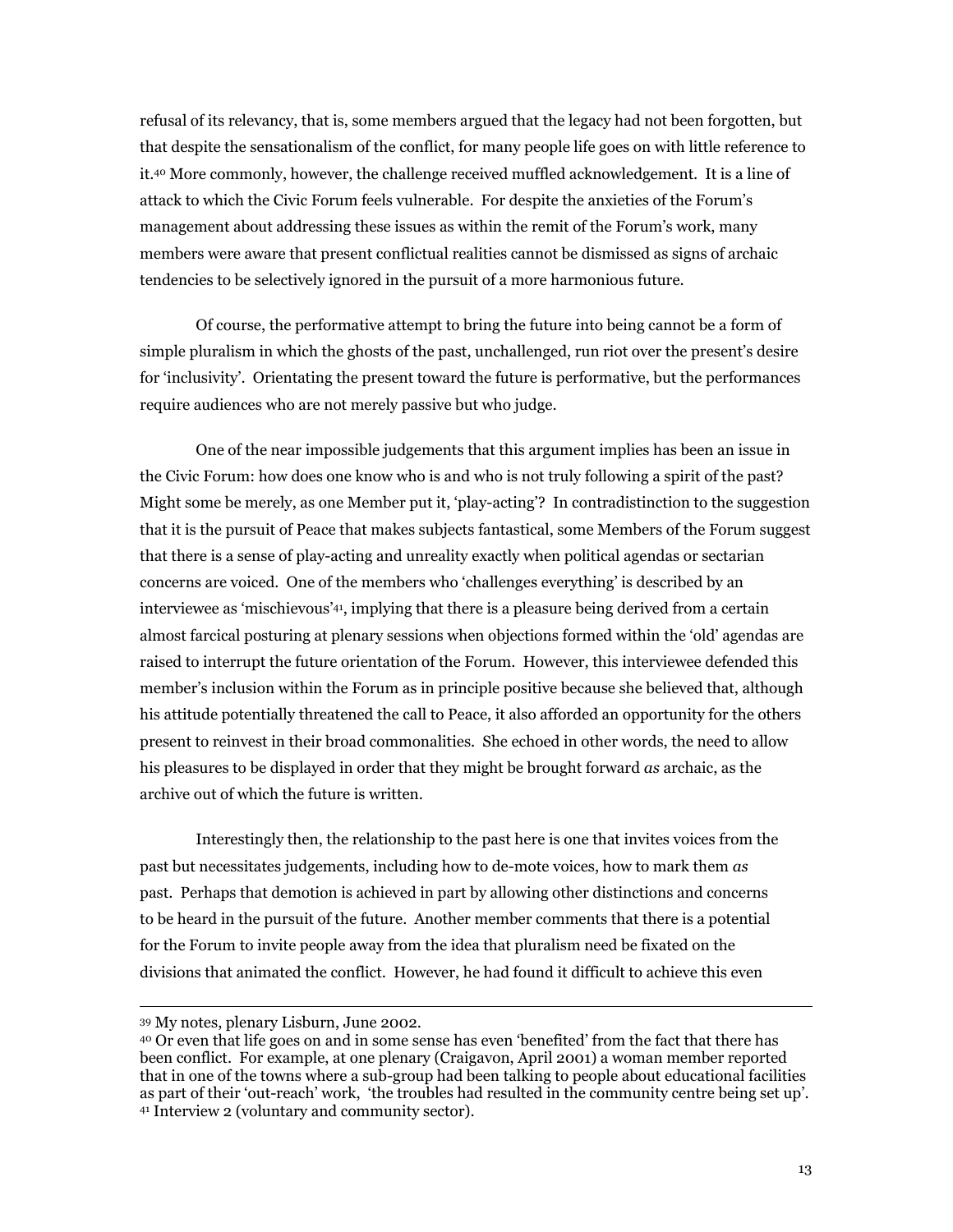within the Forum. Despite a declared openness to differences, those differences other than Protestant/Catholic or political groupings – such as different ethnic groups, genders or sexual orientations – were rarely given time. As an example, this member mentioned a residential meeting of the sub-group set up to discuss the safeguarding of a diverse society. He recalled,

> 'A number of us were trying to say "what's this [sub-group] to be about?" … If we're calling it 'Towards a Plural Society' it can't be just about Catholics and Protestants. It has to be about all those communities that live in Northern Ireland.. but it was 'OK alright, now back to the Catholic/Protestant issue'.42

Another Member, similarly, suggested that pursuit of the future had to carry the ghosts of the past forward while not allowing their 'old agendas' to threaten the Forum's substantive work; he expressed this as a need 'to keep the Civic Forum *real*' 43. Like Habermas and many theorists of communicative rationality, this interviewee saw the role of the Forum as building debate on the 'real' social issues which in contrast to the deployment of a notion of reality articulated above, was precisely *not* a concern with conflict:

> I don't think the Forum should be, you know, a platform … just to concentrate on peace building or resolving conflict or, you know, just how do we all just get along? Or how to resolve the Parades issue. I don't think that's what our role should be. At the same time there should be a peace- building dimension to it but it *should be primarily trying to change the agenda* from traditional issues of division towards trying to build commonality around social issues. In an effort to be accommodating and inclusive you can't distort everything and *we have to keep the Civic Forum real and to be dealing with real issues* that can be seen to effect and have a relevancy for people right across the political spectrum, right across society.'44

As this interviewee implies, and as this section has argued, the pressure to be future orientated - to operate in anticipation of and as a call to the future - has led to confusion and anxiety around how to address the past. The Civic Forum is a new space which regards itself – and not infrequently defines itself - as guarding against any collapse into the camps that the formally elected chamber more carelessly replicates in its version of democracy. Its commitment to inclusivity across camps is integral to its call to the future. So too, then, is its need to listen to the ghosts of the past that continue to animate events both within the Forum and within Northern Ireland. The Forum operates within this paradox. Consequently, it has to conjure with a series of difficult injunctions: to both acknowledge difference but also to move on, to remember but also to forget, to be responsive but also to judge. Because these involve a delicate openness to the past *as a condition* of its performative call to the future, it is clear that the future will only be truly beyond the present if those who pursue it can operate within the truth that the attempt to cleanse the

<sup>42</sup> Interview 4 (voluntary and community sector).

<sup>43</sup> Interview 6 (appointed).

<sup>44</sup> Interview 6 (appointed).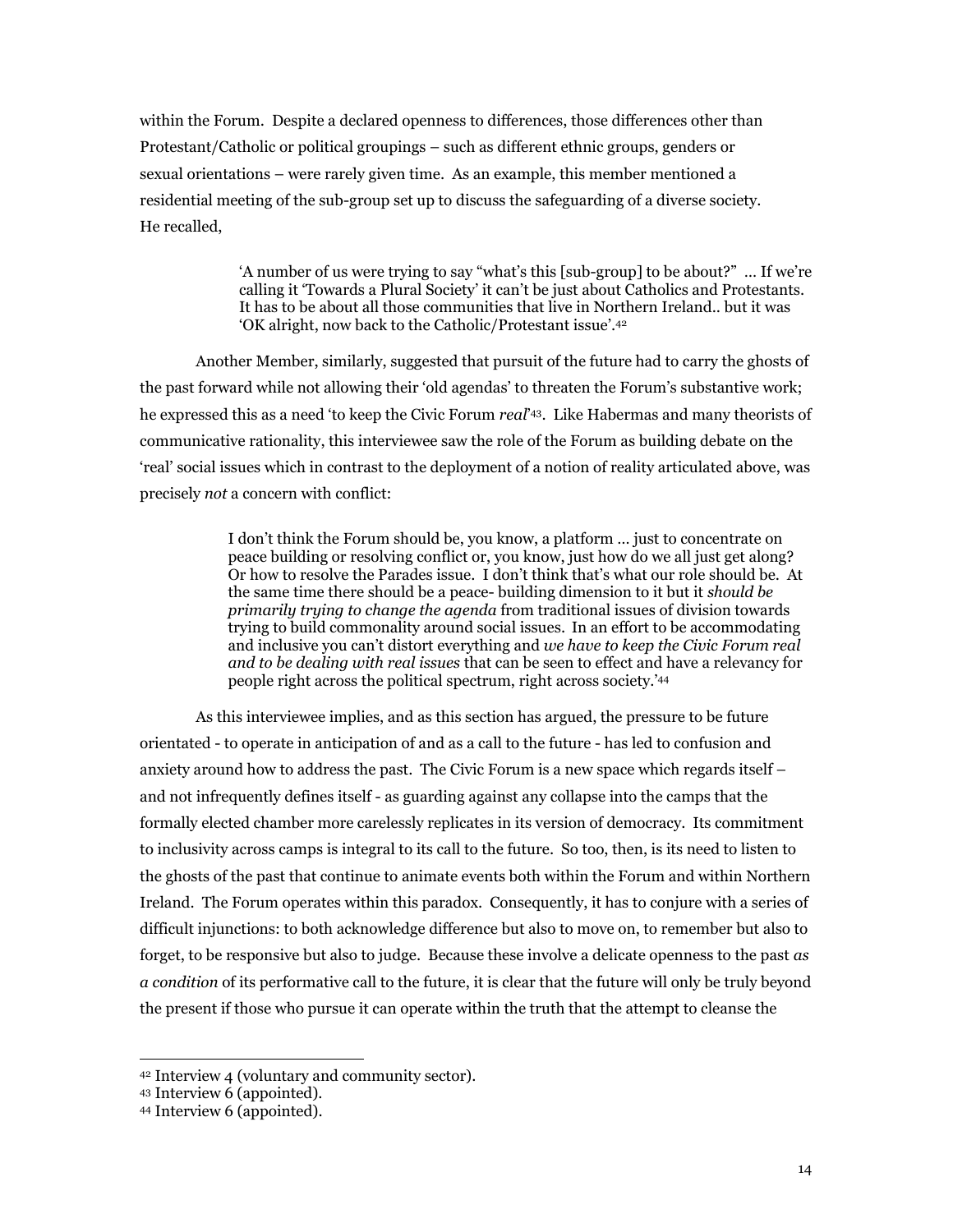future of the past - as if Peace could only dawn if no whisper of/from the past were permissible may well remove its very possibility.

#### ii) Ticking Off: Relations with the Assembly

'You have very pro-Agreement people [in the Assembly] who are actually quite anti-Civic Forum … I think it's on the grounds that they see it as, you know, unnecessary. I think it was concerns about was somebody trying to get a second chamber by the back door - "do we really need a Civic Forum looking over our shoulders, we're elected" - a kind of preciousness about being the elected politicians.'45

One concern about the idea of a Civic Forum, as we have seen, was how its role would develop in relation to the Assembly. Since its inauguration, the Forum has had to negotiate this concern, not least because the Forum does indeed have the potential to be critical of the Assembly. Because the Civic Forum's composition and purpose is innovative, it has the potential not only to criticise the Assembly for its lack of requisite solutions to problems of government - a familiar fear of civic participation along the lines of 'Give the people power and they will endlessly repeat your shame'46 – but also to show how it is more *'advanced'* than the Assembly because more able to form an inclusive Forum for the debate of issues of governance. Given the fact that the Civic Forum has been set up in part *because of* what the Assembly is unable to achieve, this critical function is invited. Simultaneously, the Forum is of course subordinate to the sponsoring department – the Office of First and Deputy First Ministers (OFMDFM) - and more broadly speaking to all the elected representatives. With its powers and resources, the Civic Forum could never pose any real threat to the Assembly. Nevertheless, and in fact because of the Forum's critical yet subordinate role, the question of how to approach the Assembly has created some of the most difficult issues for its work.

The very rationale for the Forum risks putting it 'ahead' of the Assembly, placing a strain on the relationship it has with those to whom it reports. When asked what the Forum might bring to the Assembly that it would otherwise miss, one interviewee replied that the formal political structure restricted the Assembly's freedom to have adequate discussion. In this respect the Civic Forum is indeed somehow 'out in front':

> I think Mark Durkan [current Deputy First Minister] is on record as [saying that] his vision of it was 'thought outriders' and I think that's right [prompting question: thought outriders?]… yeah, people who are just out in front a bit and .. yeah we all have responsibilities to our sectors – some are stronger than others … but you're not tied to being elected, you're not tied to any specific constituencies necessarily and that does give a certain freedom. So … it offers the opportunity to open up debate and open up discussion to get people involved in talking about things ... It is harder for elected bodies to achieve.'47

<sup>45</sup> Interview 5 (voluntary and community sector).

<sup>46</sup> Rose, 1996.

<sup>47</sup> Interview 5 (voluntary and community sector).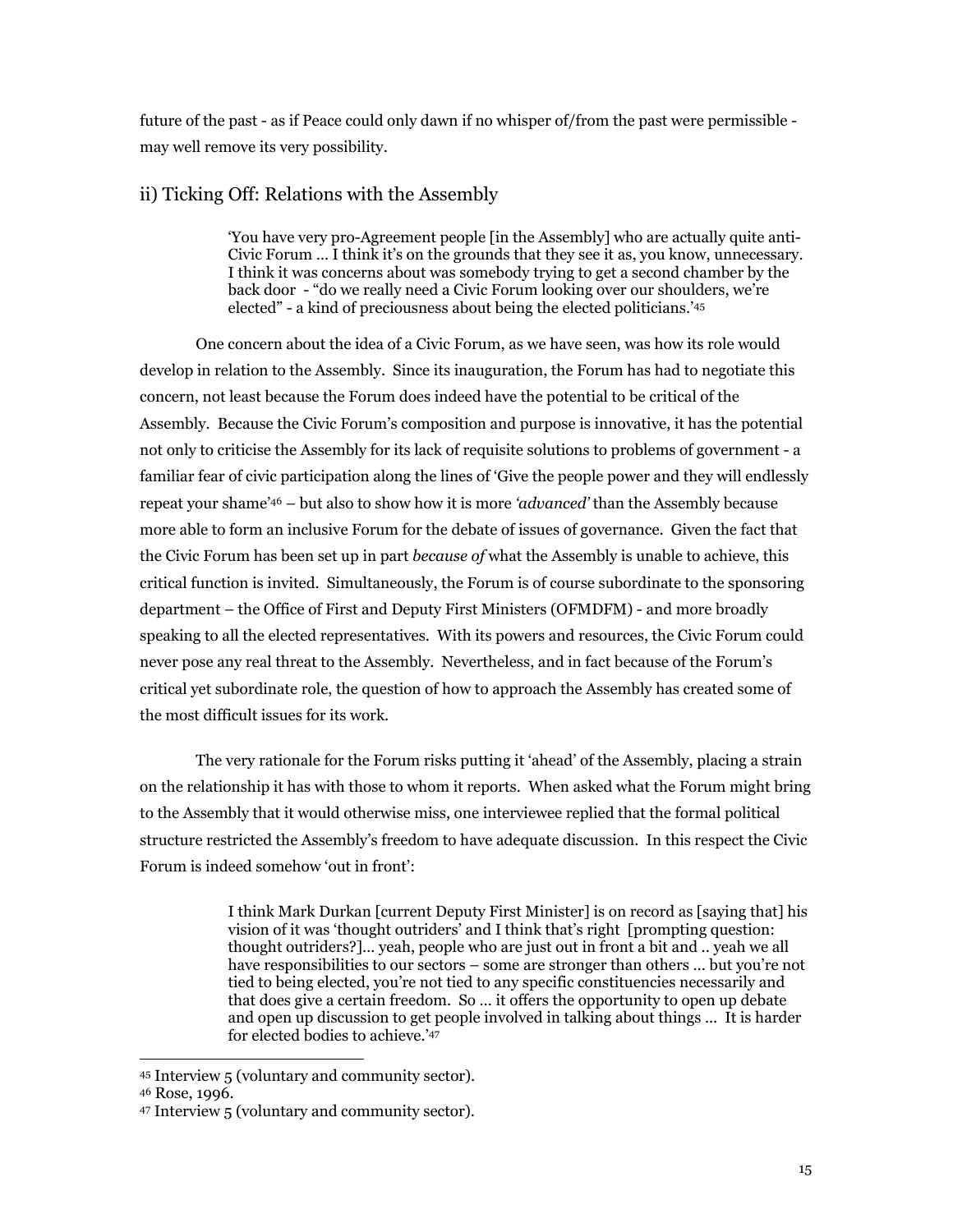Similarly, another member suggested that the Civic Forum had the potential to debate issues that the politicians would find difficult to debate without falling into their 'natural camps'. In this sense the Forum is potentially *beyond* the Assembly:

> 'We're not policy makers we're merely influencers so to create a debate is the main reason we exist … to basically think in different ways because they [Assembly members] are restrained … it's to allow civic society to engage wider debates in ways that policy makers wouldn't necessarily come at a debate. And it's also sometimes easier for us, if we were a bit more bold about it, to create debates around issues that politicians will naturally fall into their normal camps [around] and have difficulty crossing party boundaries *–* to have debate *beyond* that.'48

As one member of the Forum disdainfully put it, the lines of debate within the Assembly are stuck in the 'two tribes approach' so that political leaders can become embroiled in trivialities: 'the key focus seems to be whose flag happens to be flying and which type of flowers happen to be in the hallways of the Assembly up at Stormont.'49. Placed beyond the bounds of the Assembly's ability to performatively call to the future, the Forum builds upon and adds to a history of social partnerships and voluntary and community groups that have already in a sense proven themselves. It has the potential to consult civic society in a way that elected representatives don't or daren't, and thereby to institute itself as an innovative space out of the reach of the Assembly: it has the potential to be a *preferable* space, which was perhaps the legitimate fear of those politicians opposed to the concept all along.

The Civic Forum – reflecting the central tenet of the civic participation principle - is built upon one major suspicion: that the Assembly will not in and of itself be able to provide sustainable, inclusive democracy. Northern Ireland's Civic Forum is not only part of the Peace Agreement but also part of the United Kingdom's experiment in producing *improved* democratic structures. Consequently, the Civic Forum invites its members into the position of the already suspicious subject who refuses to merely believe or merely spectate<sup>50</sup>, who invests time and energy into this Forum which is in turn built upon the promise that it can be a critical guide for, and check on, formal political institutions; what one member referred to as 'not letting elected democracy run away with itself'51.

Insofar as this is the case, there is an attendant risk of being seen to scold the Assembly. One member relates a small example of just such a scolding on a trip that some Civic Forum members took, with members of the Assembly, as well as politicians from the Republic of Ireland, to Harvard University, which runs courses to facilitate dialogue:

<sup>48</sup> Interview 7 (trade union sector).

<sup>49</sup> Interview 10 (business sector).

<sup>50</sup> See Dean, 2001.

<sup>51</sup> Interview 2 (voluntary and community sector).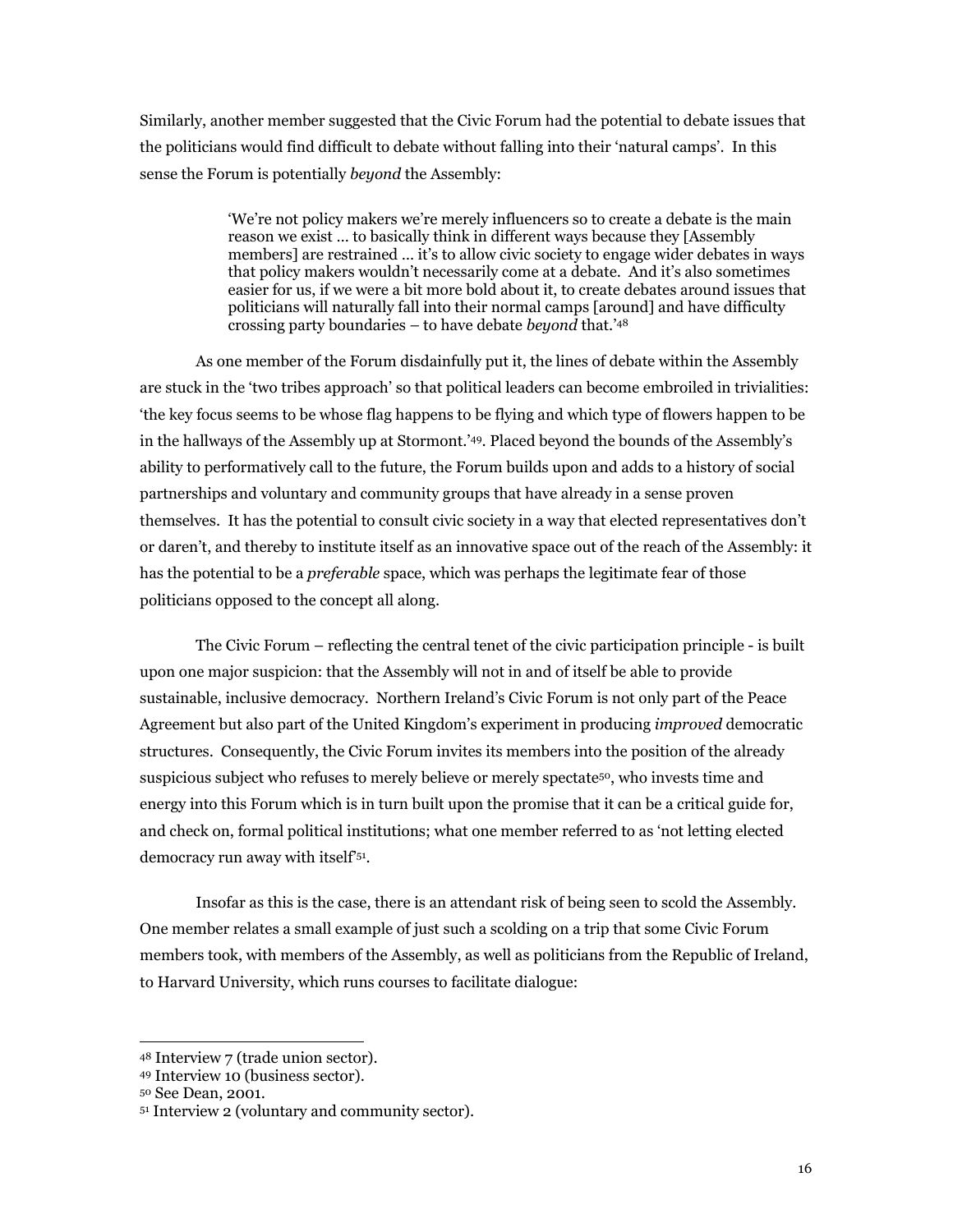'The Assembly members there brought their Assembly baggage with them in terms of the way they conducted themselves with each other at times and there was a lot of petty and silly stuff going on … Myself and someone from the Women's Coalition actually pulled them on it in a group session and said you know 'it's not on the way you're all behaving' … You know, it's like when you have small children you know 3 and 4 years olds and they can be in a room full of people but they live in this little world of their own. They can be doing something very naughty in front of everybody and its only when an adult says 'what are you doing?' and then [they respond with] shock that people are actually looking. .. [They said] 'well this is what we do, this is how we treat each other, we don't take it personally' and we were like 'well you're somewhere else now can you adjust your behaviour'.52

Put like this, it is clear that the relationship of the Forum to the Assembly is a delicate one. Within the Forum, the concern about the relationship to the Assembly has been articulated most clearly in relation to a central question that was left underdeveloped in the guidelines for the Forum: how should the Forum's programme of work properly arise? That is, should the Forum be doing pro-active work or merely responding to the proposed and actual decisions of the Assembly? This question masks the critical question: should the Forum tell the Assembly what it should be doing?

It is thought by some of its members that the Forum should limit its role to a limited definition of 'consultative' and respond only to requests from the Assembly. It has indeed occupied this role in its production of responses to the Executive Programmes for Government, the proposed Bill of Rights and the Parades issue. However, others strongly believe that the proactive work in sub-groups has been the most important work the Forum has done. One member referred to the importance of this work:

> 'If we were merely to respond to legislation I don't believe there would be a need to have a Civic Forum because everyone is entitled to respond to a white paper, to any legislation and … it's the coming together as civic society that creates a new dimension to it because … we're responding as a collective [with] ideas that've been debated and negotiated'53.

This member speaks for many when he argues furthermore that this work is paramount in terms of the Forum's mission to allow 'unheard voices' to be heard.

These different interpretations of 'consultative' caused some friction among members. This internal debate was absolutely bound up with how this innovative but subordinate group should handle its potentially critical role, and this debate was given added heat by the dissatisfaction most Forum members felt with response that the Forum's work had received from the Assembly. This was despite Mark Durkan's positive comment quoted above, and despite the fact that some of the Forum's recommendations in the First Programme for Government were agreed. One member explained that members felt frustrated by a sense that the Assembly was not

<sup>52</sup> Interview 5 (voluntary and community sector).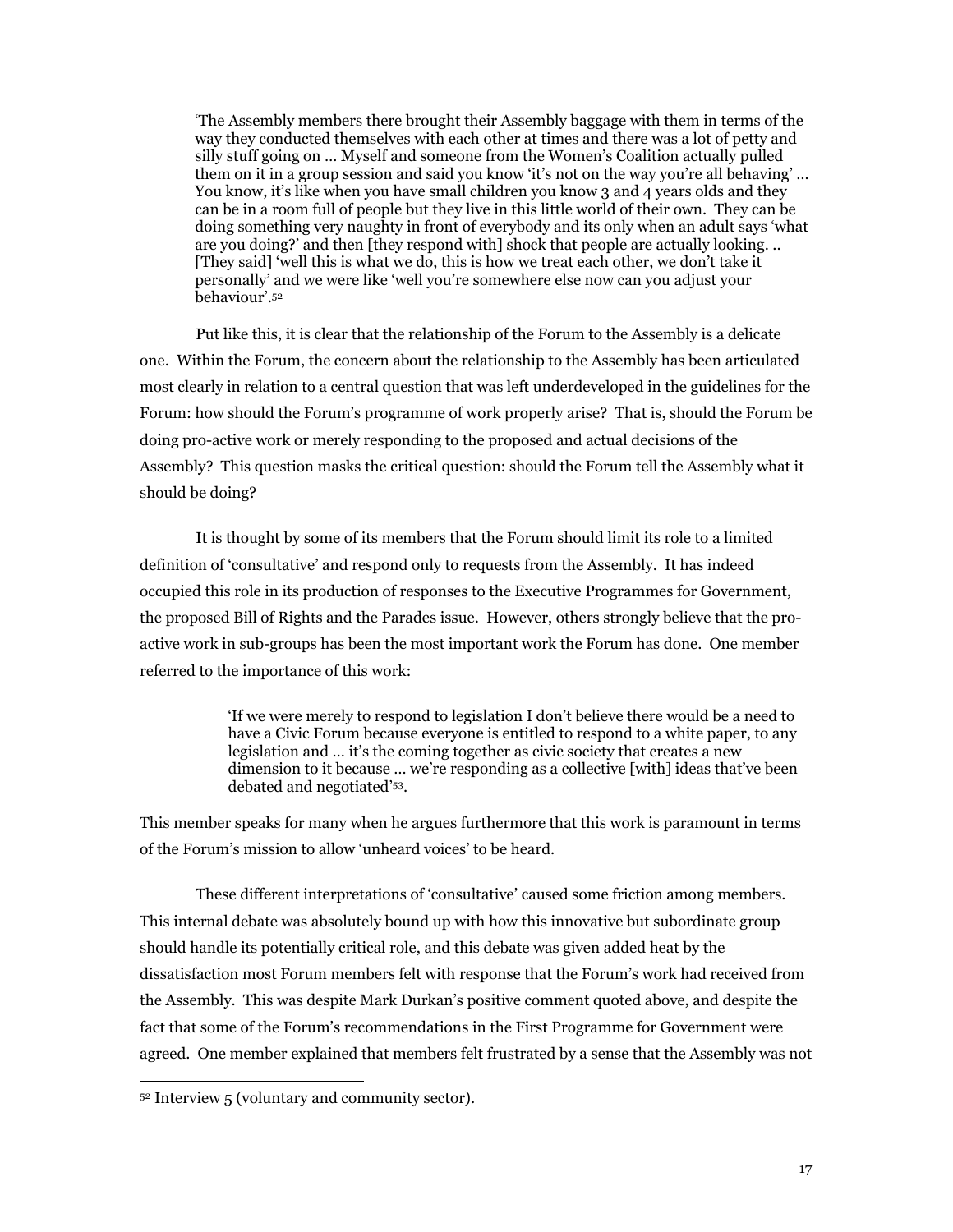receiving their work well, and that the sponsoring department (OFMDFM) was unable or unwilling to promote their work. So while the Forum may have the potential to 'tick off' the Assembly in the sense suggested above, for some members it was the Forum itself that was being ticked off as a mere item on a 'to do' list. The Civic Forum's existence was a form of 'tick boxing' of the Belfast Agreement, according to one member whose opinion was that: 'we're being managed not to interfere, that we've been set up and that's it in some way, that [OFMDFM is saying] we've fulfilled a tick box but we don't really want them to do anything.'54 Before suspension, there was much hope that the Forum's two published reports – one on educational disadvantage, the other on social inclusion - would give greater stature to the Forum's profile within the Assembly. During this period of suspension, some members of the Forum have been campaigning to allow those reports to be properly circulated and promoted so that they might have an impact.

Formally, the route to the Assembly is through the Chair of the Forum. Unsurprisingly, the Chair's role as the conduit between the Forum and the sponsoring department has been called into focus by these concerns. For members, this is discussed primarily as a question of appropriate lines of accountability. As it stands, the Chair is appointed by OFMDFM, and reports to that department. Many members articulated a wish that their chairperson be accountable instead to the Forum. While some members wished the Chair to be more hard-hitting in delivering the Forum's suggestions to the Assembly, others were happier with a conservative role. This conservatism was prompted in part by the fear that anti-Agreement members would use any criticism of the relations between the Forum and the OFMDFM to criticise the Peace process in *toto*. The Chair himself can only respond with incredulity to the concerns and suspicions that surround his role55. That members' should come to focus their concerns on the Chair's attitude and conduct had almost an inevitability about it, given the fact that he is their formal link to the politicians and as such his negotiations are the main chance that their call to the future be heard. He is obliged to negotiate between the different forms of representation found in the two spaces. The potential for critique means that in his negotiations he risked placing himself outside and 'beyond' the political structures that appointed him and sustained his role. How well he

 <sup>53</sup> Interview 7 (trade union sector).

<sup>54</sup> Interview 7 (trade union sector).

<sup>55</sup> Interview 1 (chair). Talking about the suspicion that he is not putting the Forum's views forcefully enough, and that this was because he was appointed by OFMDFM rather than elected by the Civic Forum itself, the Chair argued: 'I was appointed to this as chair…there has been a suspicion that I was there for administering some writ that was given to me from on high. No such thing! I was interpreting and leading in a way that I believe was constructive and is constructive for the on-going future of a Civic Forum.'

The surfacing of an early working paper that had imagined the chair as elected from within the Forum, as opposed to the appointment by the OFMDFM which subsequently occurred, and the Chair's refusal to have this long buried document re-assessed in the Forum's formal review, added fuel to the fire.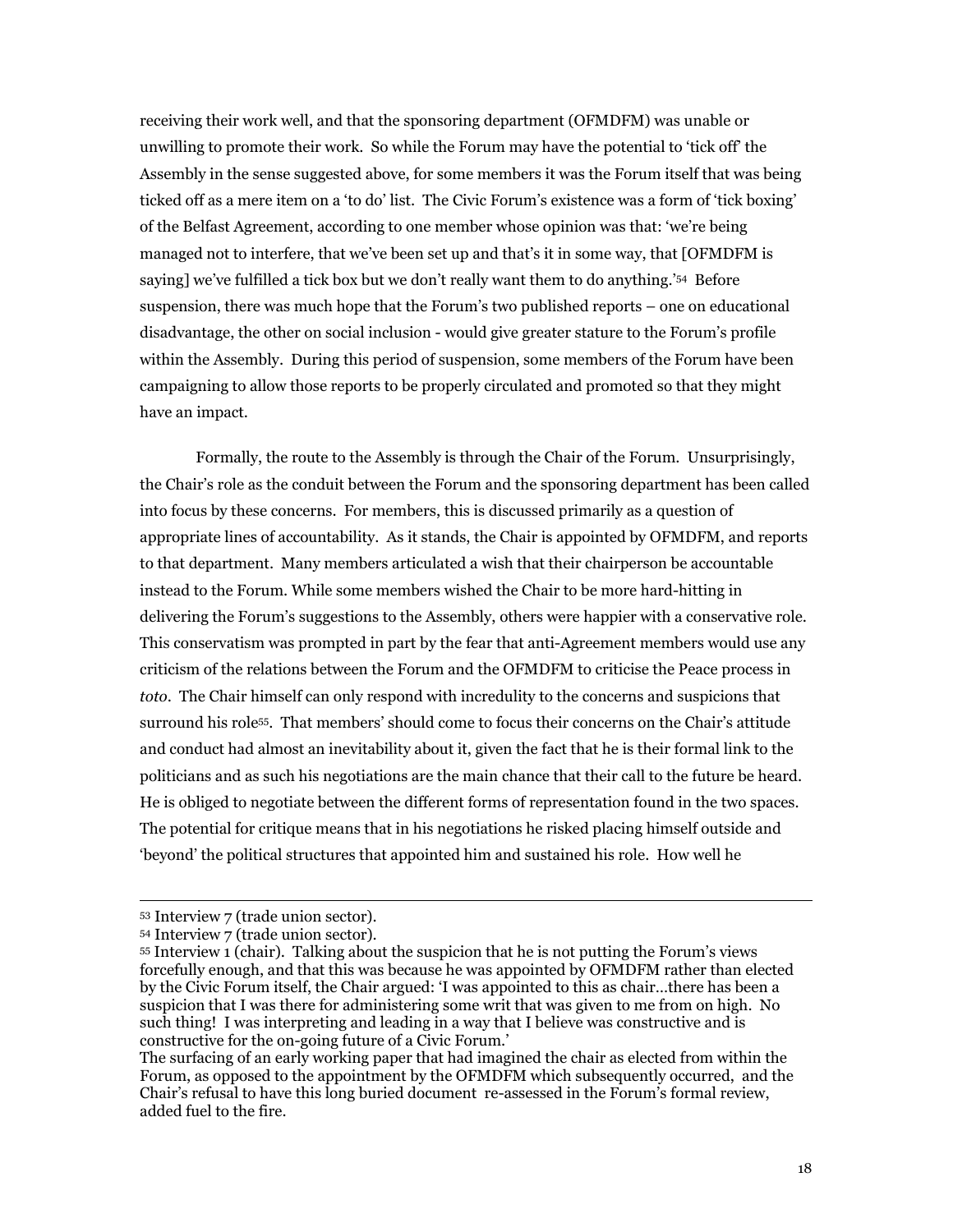negotiates – and how well he is supported in that negotiation - was always going to be a matter for debate. But that he must do so arises from the fact that the Forum was always going to have to negotiate its critical alongside its creative role.

#### iii) Providing a Route to Governance

A third anxiety ran in the other direction, and concerned the fact that every civic participation mechanism has to be a voice of 'civic society'. Historically, political participation in terms of voting has been high in Northern Ireland, but the Civic Forum as a key civic participation mechanism was always intended to facilitate more meaningful involvement. The concern, therefore, was that the relationship of the Civic Forum to wider society be as good as it could be. Implicit in some of the comments quoted above in relation to keeping in touch with the 'grassroots', and the 'realities' of people's lives, is the worry that this was not the case. It was expressed in more general terms as a need to remain connected to the wider public so that this new 'route to government' might be more than a legitimation exercise. A Civic Forum has to actually offer people more participation opportunities, and for it to be declared successful, people have to take up that opportunity; in other words to respond to the invitation to become a 'participating' subject. The wider strategy that seeks to articulate – and so to performatively achieve - a call to Peace through making participation in governance attractive relies upon the *widespread* attraction of that subject-position. It has to convince people that it is both in the present – and listening to their concerns – and that it represents new possibilities, even new futures, for a mode of governance in Northern Ireland to which their participation is not only welcome but fundamental. Otherwise, any 'Peace' achieved in the Forum would be an index of little beyond its own confines, and this new institutional space will be judged as such.

On the positive side, one of the most satisfying results in this direction was the process that led to the Forum's report on educational disadvantage. Here the Forum felt it had allowed the public, through a series of public meetings on educational disadvantage, to articulate their views. The report was considered a success in terms of offering "unheard voices" a route previously unavailable: '[with the life long learning project] we specifically sought to engage people who have never had an opportunity in any way to speak to have a pathway through to government. They do [have that] when we pick up their experience and replicate it and print it and sit it in front of a panel of ministers and start talking about it.'56 In this way, this interviewee continued, the experiences of the public can enliven statistics with the 'raw honesty' that people's individual stories convey. Affirming the public's stories through publication and giving

<sup>56</sup> Interview 11 (education sector).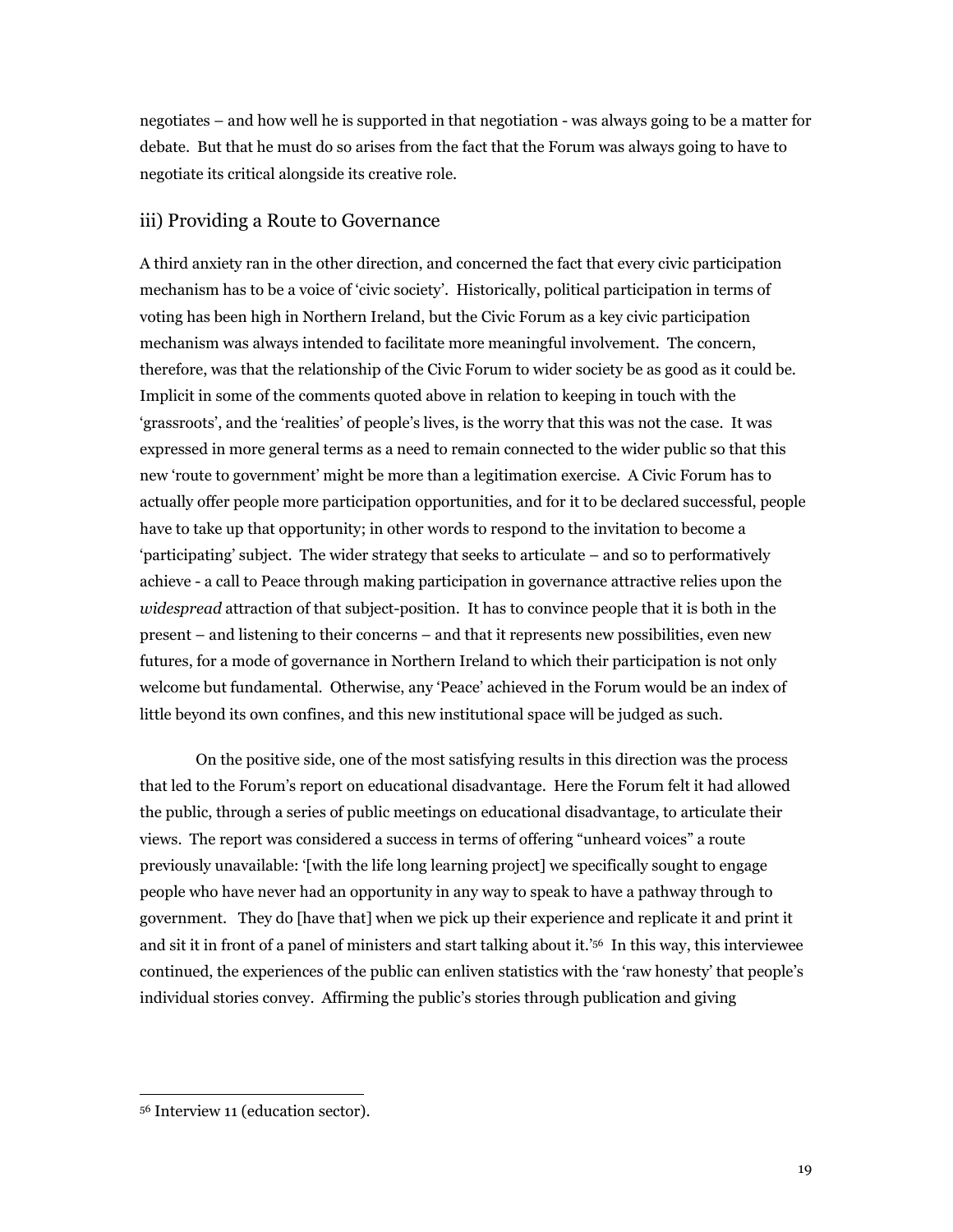'credibility and authority to people's experiences'57 the Forum's work affirms the opinions and experiences of wider society, legitimising itself as a Forum underwritten by wider society.

But the objection that the Civic Forum might be a quango or a talking shop for an elite made up of Northern Ireland's 'great and the good' – meaning here those citizens who were *already* actively participating in forms of governance before devolution – left its mark. One member recalls: 'Initially there was an awful lot of bad publicity around the Civic Forum … about it's a talking shop and it's a quango and *it's a bunch of Trimble and Mallon's people up there pontificating from on high*'.58

This critique stayed with members. One of the most commonly articulated concerns about the Civic Forum's procedures was that the wider public of Northern Ireland was too little aware of its existence to consider it as a route to greater participation in governance. The plenary sessions of the Forum were all held in public spaces, and moved around the country so that geographic access was maximised. But attendance at these plenaries was not as good as some hoped, and the venues were considered by some to be too up-market to claim themselves socially 'accessible'. Many stated that they considered it important to work harder in order to be truly providing civic participation. The issue of publicity for the Forum became a source of hope and frustration in this regard. In the words of one, 'There's still a lack of awareness of who the Civic Forum *are* for Joe Public, for the person on the street, and I think that's something the Civic Forum really needs to concentrate on… the first stage is an awareness raising exercise.'59 Another Member echoed this point, suggesting that one of the main tasks ahead is to realise that civic participation cannot be achieved through sectoral representation alone. He states: 'We might be serving through sectoral representation but we have to keep an eye on the awareness of the public of the Civic Forum and how to use the Civic Forum.'60 But members were anxious that the Civic Forum was not adequately promoted and that it did not receive enough support from the Assembly – or its own under-resourced Secretariat – to correct this.61 The potential good of the Civic Forum, many believe, did not spread beyond its own boundaries, so that its benefits tended

<sup>57</sup> Interview 11 (education sector).

<sup>58</sup> Interview 4 (voluntary and community sector).

<sup>59</sup> Interview 4 (voluntary and community sector).

<sup>60</sup> Interview 6 (appointed).

<sup>61</sup> Thus for example, there has been an on-going discussions about how long it is taking to have a communications officer appointed within the Secretariat. There has been concern within the Civic Forum recently that many of its members seem to be drifting away, losing faith or interest in its potential to contribute – or, as the more suspicious might put it, to be allowed to contribute – to the design and government of a peaceful Northern Ireland. The members complain that: the resources and support for the Forum are not adequate, so that while its members give voluntarily of their time they fail to see adequate support or recognition of their work from those in a position to so do. This is linked by many with the tension discussed above in relation to the potential for critique of the Assembly and the forms of jealousy that the Forum inspires in elected representatives.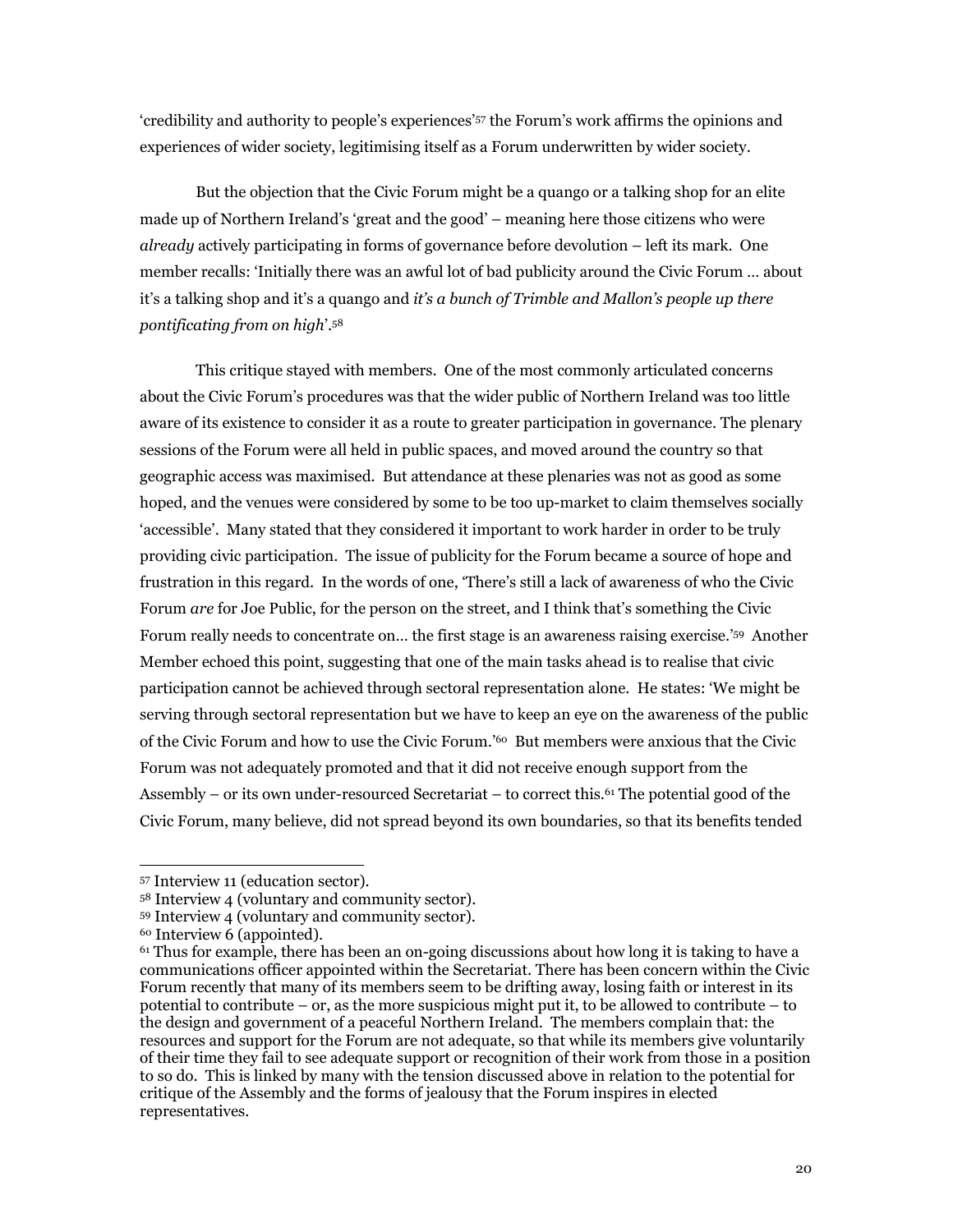to accrue predominantly to those who participated in it: 'sometimes I think that the most benefit of the Forum has come to the members in the sense that it has broadened their view … I've found it fascinating meeting people … from prisoners to pastors.'62

Clearly, many members were of the opinion that it is not enough for such 'success' to remain internal to the Forum itself. The wider public has to become aware and ideally, involved beyond simple awareness. If those who had cast aspersions on the potential this body to engage with 'the public' were proven correct, the specific role of the Forum would disappear. Thus publicity and good public relations became a vexed issue for the Forum, as newsletters did appear, but sporadically, while media presence was slight. In an on-going debate, the members challenged the Secretariat as to why a public relations appointment remained unfilled for a long period. Many Forum members were frustrated in this respect, seeing their attempts to invite 'the public' into governance, to promote the possibilities of participation, as rising or falling with publicity. They needed, in effect, to 'market' Peace. But they had no effective advertisement campaign.

# III. A Note on Sentimentality and the Spirit of the Future

Because Peace has no mode of presence – it is no *thing* - it cannot be marketed, as a commodity would be. Those calling for Peace call not for some thing, but for a new spirit. Peace has often been presented to the people of Northern Ireland as a spirit they both need and would enjoy. For example, the advertising campaigns that were broadcast by the Northern Ireland Office invited viewers to take up such a new spirit. These 'advertisements' repeatedly featured music and children, the latter there to remind us, as Finlayson and Hughes argue, how political persuasions are taught, and 'how silly it is of us to be obsessed with difference rather than sameness' (2000:407). Children seem to figure the future to come, used to represent the chance of a new beginning. But this sort of imagery sentimentalises the call to the future in the attempt to persuade people to follow the whispers of a new spirit. Such a wholly new spirit is impossible, and can only operate in this sentimental fashion. The Forum's future orientation, unsurprisingly perhaps, has also made it a site for such a potential slide into sentimentality.63

Indeed, within the Forum's plenary (and public) sessions there has been a courting of such sentimentality, as if to distinguish the Civic Forum from conventional modes of governance. For example, before the beginning of each plenary session there is a performance, offered in a

<sup>62</sup> Interview 3 (sports).

<sup>63</sup> Interestingly, Lauren Berlant has analysed the promotion of a sentimentalised form of citizenship in the United States. She argues that recent history has seen citizenship increasingly promoted via the 'intimate public sphere' to the extent that citizenship has been sentimentalised. In contrast with a legal or rights-based relationship, citizens' relationships to the State have become imbued with attachment and sentiment. (Berlant, 1997).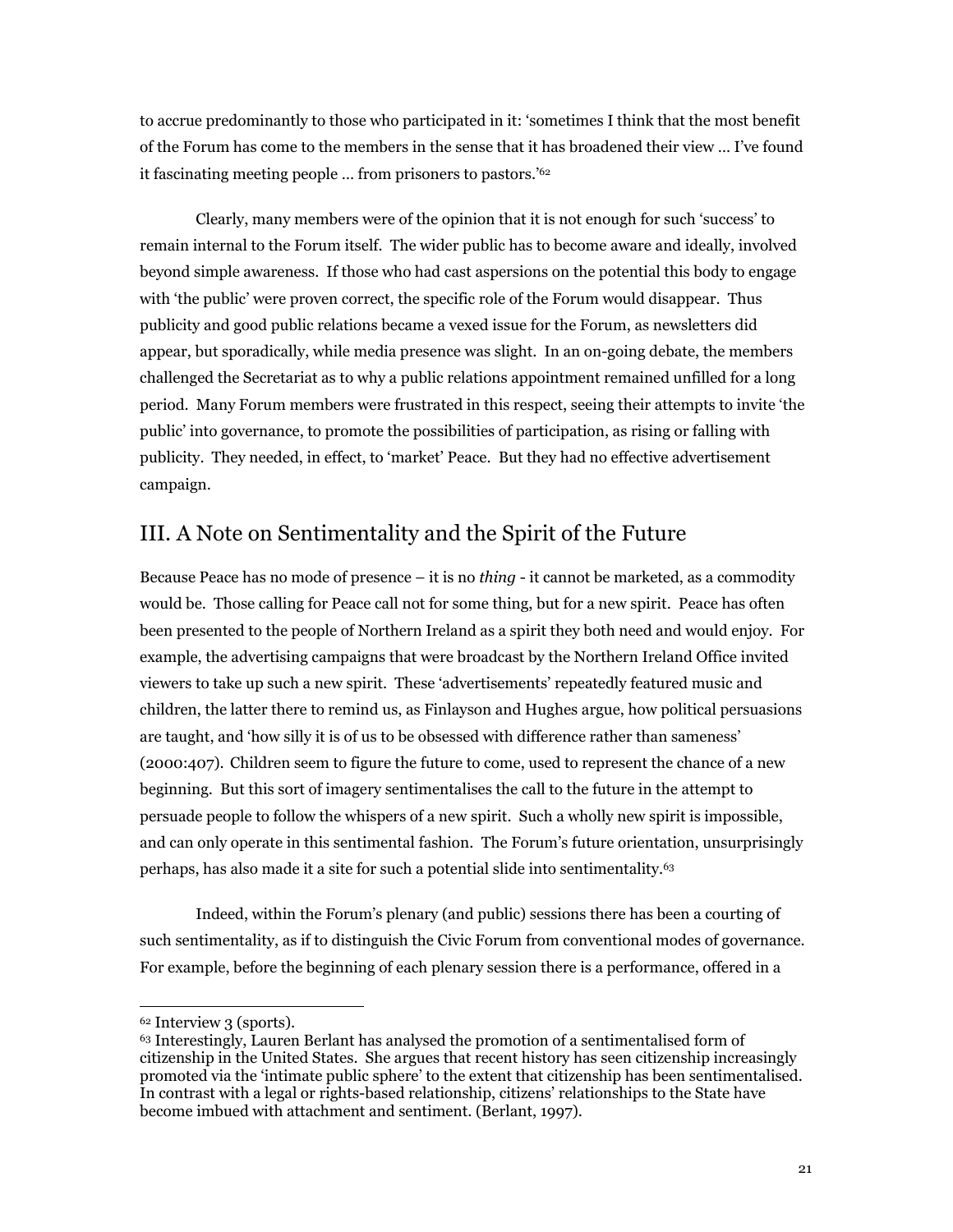spirit of celebration and geared explicitly to differentiate proceedings from dry political speech. In one plenary (Craigavon, February 2001) a young flautist played a couple of pieces; in a later one (Newcastle, April 2001) the director of the local arboretum and his anthropologist partner spoke about a peace maze that has been planted in nearby Castle Wheelan; in Derry (February 2002) one of the members read Seamus Heaney's poem 'Blackberry picking' to open proceedings, commenting that he believed 'the arts will sustain us all … perhaps with a little help from others'; and in Lisburn (June 2002) a group of older people under the auspices of Age Concern, acted out a short play that gave attention to forms of age discrimination against older people.

To take one of these examples, the plenary was told how the Peace maze was in large part designed by primary schoolchildren, who were asked to send in their ideas for its design. They said, *inter alia*, that they wished the path of the maze to represent the road to Peace: a rocky road, with crocodiles along the way to symbolise the terrorists, and a drinking fountain en route because we all ultimately 'drink from the same source'. The children are presented as less tainted by the world, more hopeful and therefore more able to bring about Peace. Moreover, the director of the arboretum explained, the maze itself will not only represent but also foster Peace for 'in mutual "lostness" people communicate'. To facilitate the idea that people can help others toward Peace the goal of the maze is on a raised spiral mound so that those who have arrived can guide others below by shouting the way to them. The last eighty yards one can't go wrong. The way to the goal, as to Peace, he suggested, was 'just don't turn around'.64

These 'preludes' to the plenaries are not strictly speaking part of the Forum's work $65$ . Perhaps it is unfair to single them out for comment. But it is of interest that the members instigated and continue these 'softer' openings, and that there was a request that these openings to be reported in more detail in the minutes which had been – in more formal business style excluding all reference to them. The slide to sentimentality could, moreover, be seen within some of the substantial debate. In the debate on the future of education for example, the plenary session displayed the commitment to listening to 'unheard voices' by asking some school children from a local school to speak about their experience of the 11+ examination that still exist in Northern Ireland. One small boy who was small for his age spoke about how he didn't sleep before his exam, his hands shook: 'so much depends on 60minutes' he said. In the debate that followed one member remarked on this young boy, who had failed this test: 'I can't see how he was any less impressive than others who may be going on [to grammar school]'.<sup>66</sup>

<sup>64</sup> That Peace is entwined with technologies of celebratory display was confirmed by the decision to place a web-cam at the centre so that 'people all over the world' could potentially see people in Northern Ireland arriving at their goal.

<sup>&</sup>lt;sup>65</sup> And in relation to the maze for example there was quite a bit of shuffling and discomfort mainly due to the length of time that the presentation took out of the morning's 'work'. 66 Plenary, my notes, Newcastle, April 2001.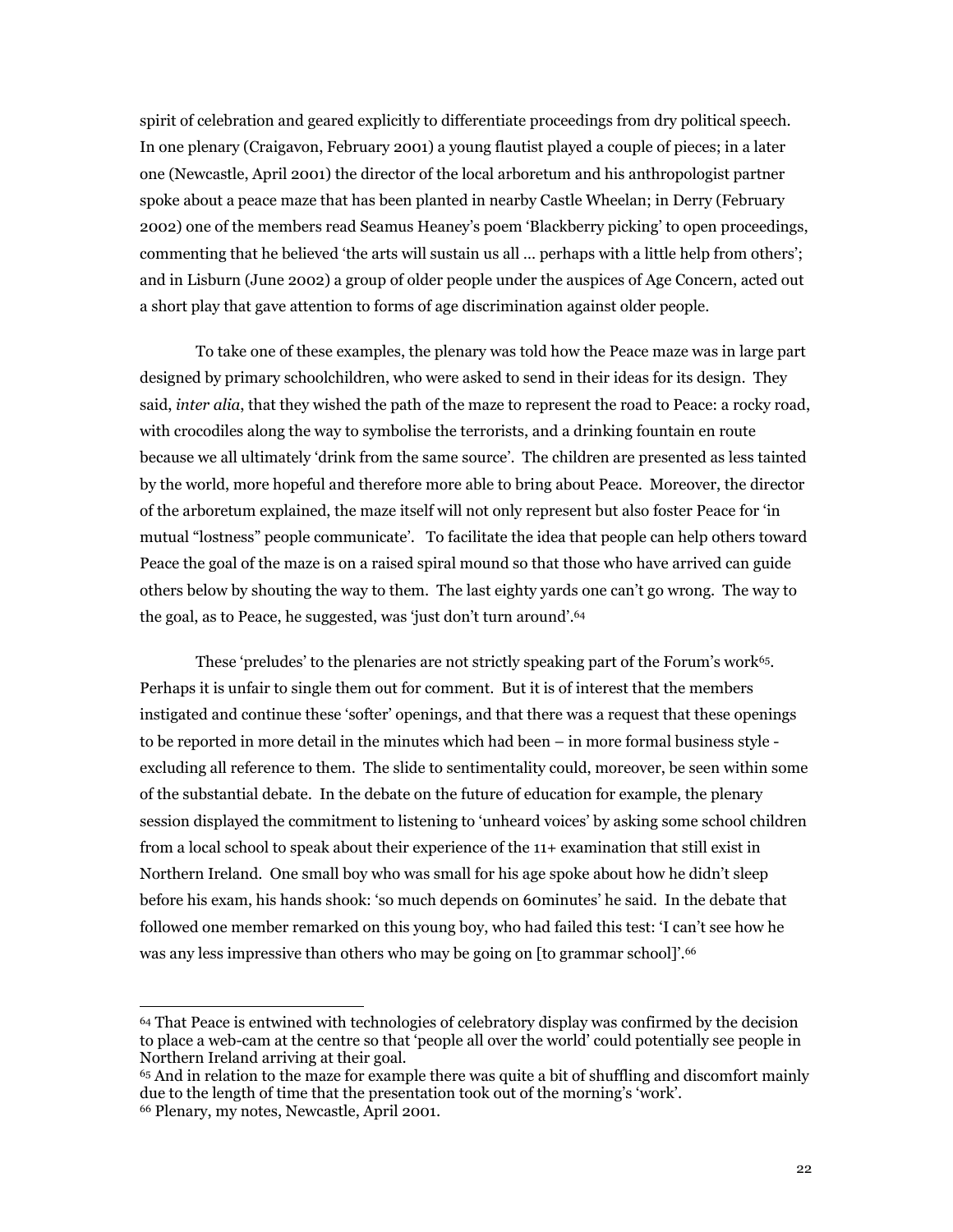Again, the Forum 'knows' this style of presentation of its work risks sentimentality. At another plenary session the chair closed the morning by saying that she welcomed those in the public gallery and that she was especially pleased to see school children there: 'the youth are our future - it *sounds like such as cliché when you say it* but it's true'67. As the placing of the child who gazes woefully out from the Forum's published report on Anti-Poverty (Social Inclusion) testifies, children figure not just because they 'are' the future, but because they invite a sense of commonality in relation to it. They chastise those who are backward thinking, who attach themselves to divisive spirits of the past, refusing to tackle the things that really matter in life.

But, as this article has argued, the attempt to reach beyond the present into the future cannot afford to slide into sentimentality. It becomes clichéd. For sentimentality loses its bearings in the present, and Peace can only be fostered within a present in which the past is not simply chastised or banished. Those approaching the goal *do* have to 'turn around'.

#### IV. *Conclusion*

How best to create sustainable, peaceful, democratic life is a question currently understood as of highest import, justifying military actions and guiding international involvement in post-conflict countries as well as spawning a myriad of local level democratic participation schemes within established democracies. Across all the different contexts within which this desire is articulated, all players seem to agree that wide civic participation is an important principle. Civic participation is understood to inculcate democratic values in those who might otherwise have been, or have felt, left out of political processes, as well as fostering participation across groups. By approaching the Civic Forum in Northern Ireland not as a (minor) institution appended to the new institutions of Northern Ireland but as part of a new *mode* of governance that the Belfast Agreement and the Northern Ireland Act 1998 sought to make possible, I have suggested that the Forum can be analysed as a technology of Peace.

As John Morrison (2001) has argued, one way to consider the changes wrought by the Northern Ireland Act 1998 is through the lens of Michel Foucault's notion of 'governmentality' (see Foucault, 1979; Rose, 1999). The notion allows consideration not only of the formal rationalities by which states seek to govern, but also of the new spaces and subjects made possible by constitutional change. For Morison, at his most optimistic, the Northern Ireland Act 1998 'opens up the potential for a re-invigoration of democracy' (2001:308), not least due to the participatory logic embodied there. This logic, one long promoted in Northern Ireland by voluntary and community groups, extends beyond the provision for a Civic Forum, as Morison notes (2001:308). But the Forum is perhaps the clearest example of that intended change and commitment. By giving consideration to how those within the Forum attempted to take up their

<sup>67</sup> Pleanary, my notes, Derry, February 2002.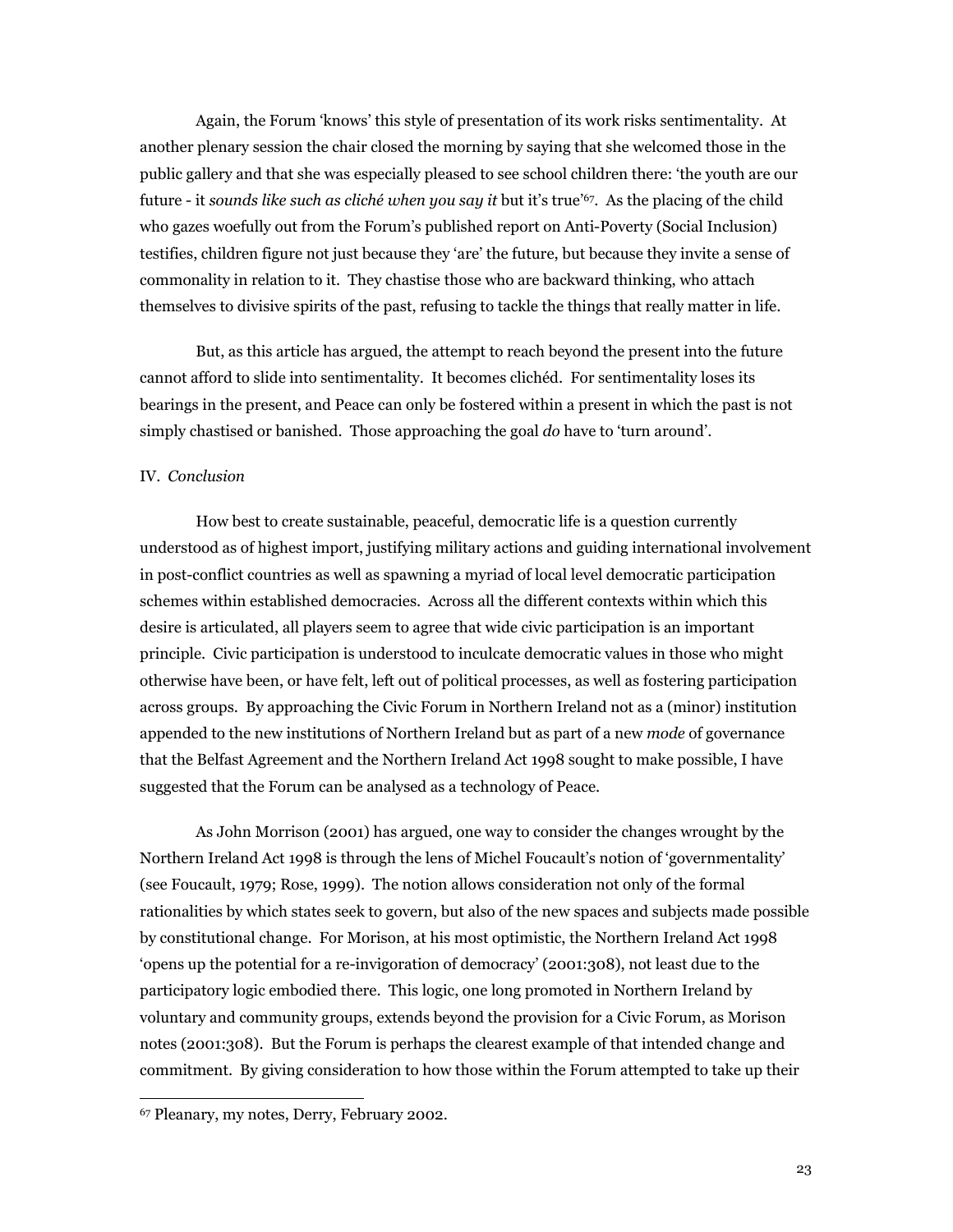role, this article has also invoked Foucault insofar as it has sought to consider how the Civic Forum might be understood as a 'technology' that has in turn invited the fashioning of a new democratic subject. This 'subject', moreover, is operating not merely within a new institutional space and within new processes but within what amounts to a new ethical landscape.

Furthermore, while the participatory ethos links the Forum's work to much wider changes in the notion of 'democracy', the specificities of the Forum's context – its role as part of the Peace process set against Northern Ireland's history of conflict - give its work a further particular purpose. The new landscape is one in which the 'call to Peace' is foregrounded, initiating a complex relationship to what has been, what 'is' and what the future potentially holds. I have argued that the particular character of the Forum can be understood when approached not only as a participatory mechanism but also as a technology of peace whose purpose is to perform such a call. Indeed, even those anxieties that seem to be simple anxieties over whether the Forum is 'working' as a participatory mechanism, entail questions of temporality concerning how the Forum is positioned in relation to Northern Ireland's past and potential futures.

Frequently, the future is figured as a complete break with the past. 'The future begins today' a newspaper headline declared the day after the Belfast Agreement was signed. 'The political class, and everybody else in Northern Ireland, have to learn to live in the future rather than in the past' said Chris Patten when asked on the BBC local broadcast how he believed his committee's recommendations on policing would be received there (quoted in Rooney, 2000). But no one can live in the future. Peace requires, rather, a call to the future, a call for a new spirit. This new spirit is one that cannot be conjured, marketed and distributed like an easy sentimentality, not least because sentimentality simply ignores the present's tie to the past. Rather, the pursuit of Peace has to be sought in the messiness of the present, and has therefore to be open to the heterogeneity of the past. Competing injunctions arise from the spirits of the past, urging those in the present to follow divergent paths. These ghosts cannot be simply banished. As this study of the Civic Forum illustrates, how the Forum positions itself, both institutionally and procedurally, involves its negotiation of notions of past and future. For its task, this is necessarily so. The successful pursuit of peace will be dependent upon how those in the present receive the ghosts of the past and how they can allow for their enjoining. Indeed, conjuring the future into being requires a conjoining of these divergent paths as a condition of that future's very possibility.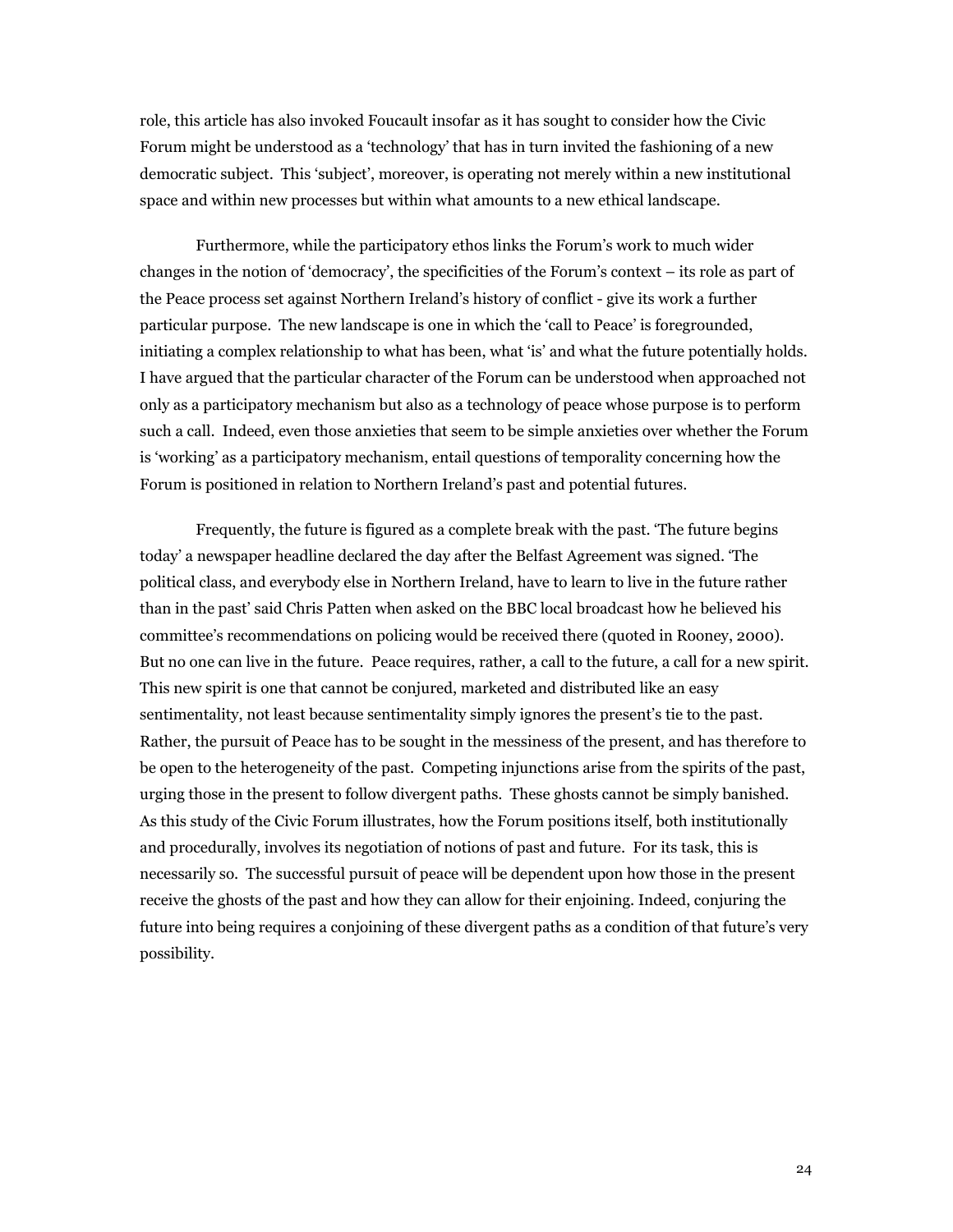### References

Bell, Christine (2000) *Peace Agreements and Human Rights* Oxford: Oxford University Press.

Bell, Vikki (forthcoming, 2004) 'In Pursuit of Civic Participation: The Early Experiences of the Northern Ireland Civic Forum (2000-2002) *Political Studies* 

Berlant, Lauren (1997) *The Queen of America goes to Washington City* Durham, NC: Duke University Press.

Chandler, David (1999) *Faking Democracy: Bosnia After Dayton*, Pluto Press, London, 1999.

Civic Forum (2002a) A Regional Strategy for Social Inclusion May 2002

Civic Forum (2002b) Can Do Better: Educational Disadvantage in the Context of Lifelong Learning September 2002Cubitt, Sean (2002) 'To transitory peace' *International Journal of Cultural Studies* Vol 5, no.1, pp11-19

Dean, Jodi (2001) Publicity's Secret' *Political Theory*, Vol. 29 No.5, October 2001, p624- 650

Democratic Dialogue 'The Civic Forum: A Consultation Document from New Agenda' www.democraticdialgoue.org (August 1998)

Derrida, Jacques (1994) *Spectres of Marx* New York: Routledge.

Finlayson, Alan (2001) 'Culture, Politics and Cultural Politics in Northern Ireland' *New Formations*, No. 43 Spring pp87-102.

Finlayson, Alan and Hughes, Eammon (2000) 'Advertising for Peace: the NIO Advertising Campaign 1988-1996' *Historical Journal of Film, Radio and Television*, 20:3 pp397- 412.

Foucault, Michel (1979) 'On Governmentality' *I & C* No. 6 pp5-39

McCall, Cathal and Williamson, Arthur (2001) 'Governance and Democracy in Northern Ireland: The Role of the Voluntary and Community Sector after the Agreement' *Governance: An International Journal of Policy and Administration* Vol 14: 3, July pp363-83